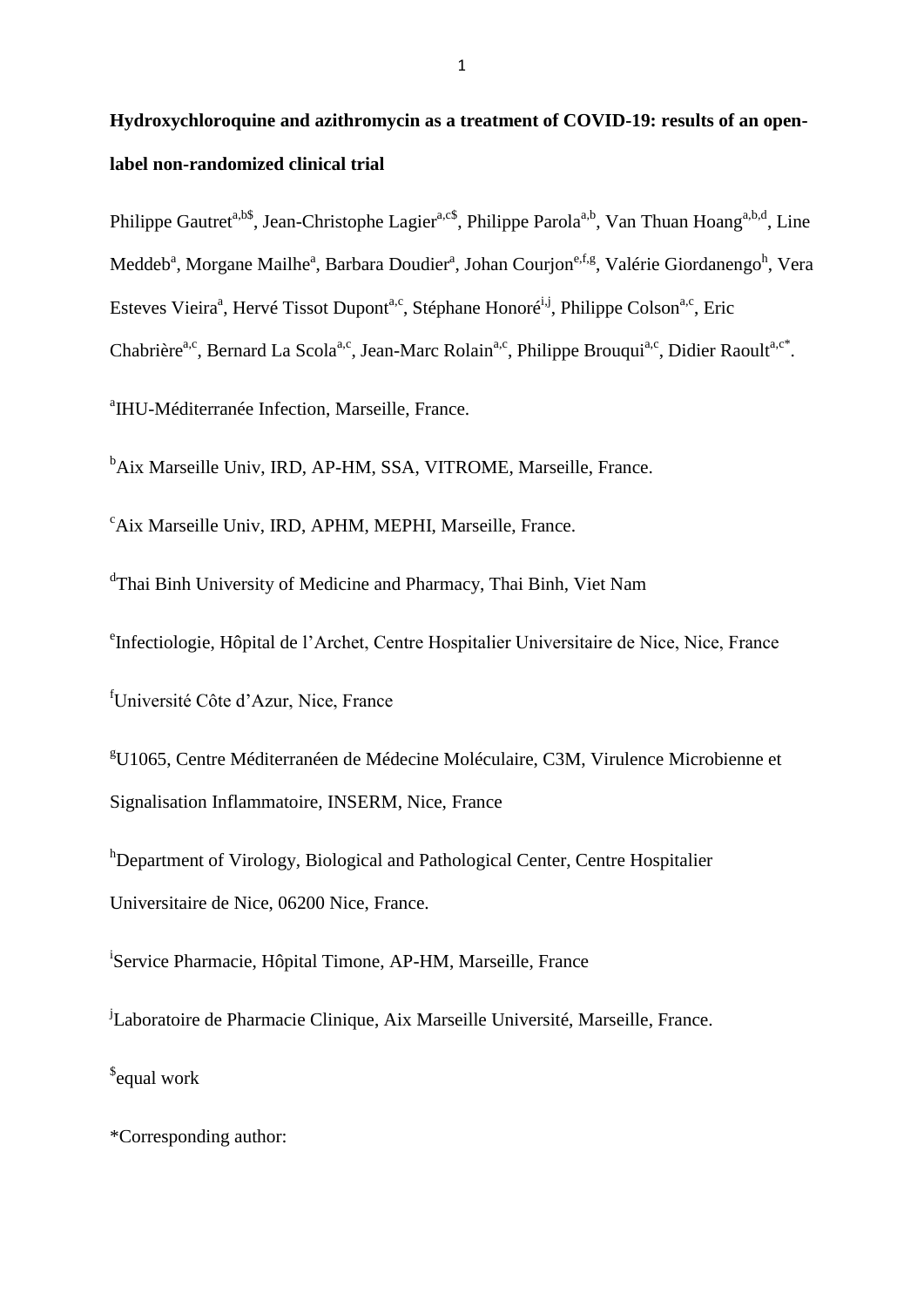# Didier Raoult

[Didier.raoult@gmail.com](mailto:Didier.raoult@gmail.com)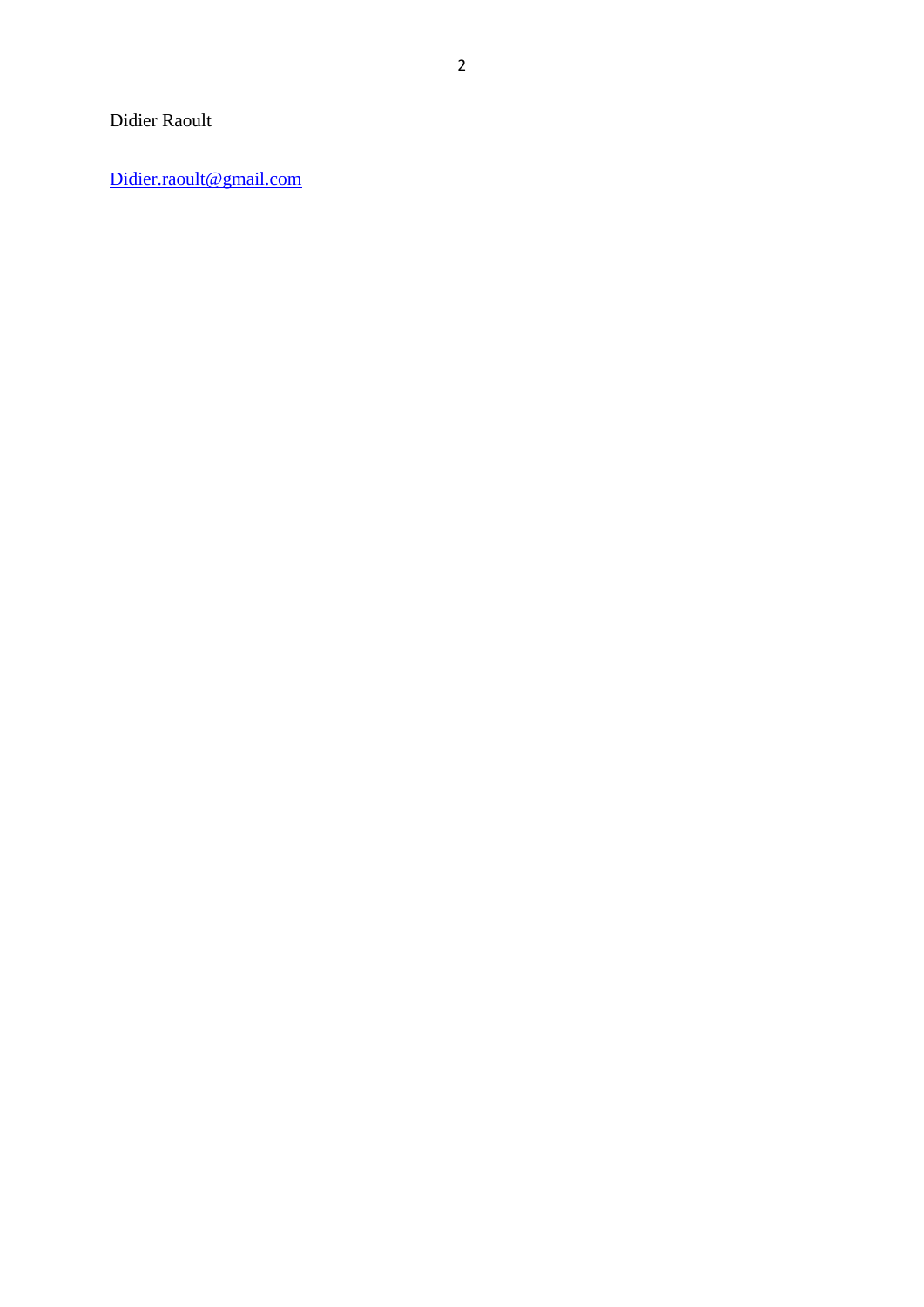## *Abstract*

# Background

Chloroquine and hydroxychloroquine have been found to be efficient on SARS-CoV-2, and reported to be efficient in Chinese COV-19 patients. We evaluate the role of hydroxychloroquine on respiratory viral loads.

# Patients and methods

French Confirmed COVID-19 patients were included in a single arm protocol from early March to March  $16<sup>th</sup>$ , to receive 600mg of hydroxychloroquine daily and their viral load in nasopharyngeal swabs was tested daily in a hospital setting. Depending on their clinical presentation, azithromycin was added to the treatment. Untreated patients from another center and cases refusing the protocol were included as negative controls. Presence and absence of virus at Day6-post inclusion was considered the end point.

# Results

Six patients were asymptomatic, 22 had upper respiratory tract infection symptoms and eight had lower respiratory tract infection symptoms.

Twenty cases were treated in this study and showed a significant reduction of the viral carriage at D6-post inclusion compared to controls, and much lower average carrying duration than reported of untreated patients in the literature. Azithromycin added to hydroxychloroquine was significantly more efficient for virus elimination.

# **Conclusion**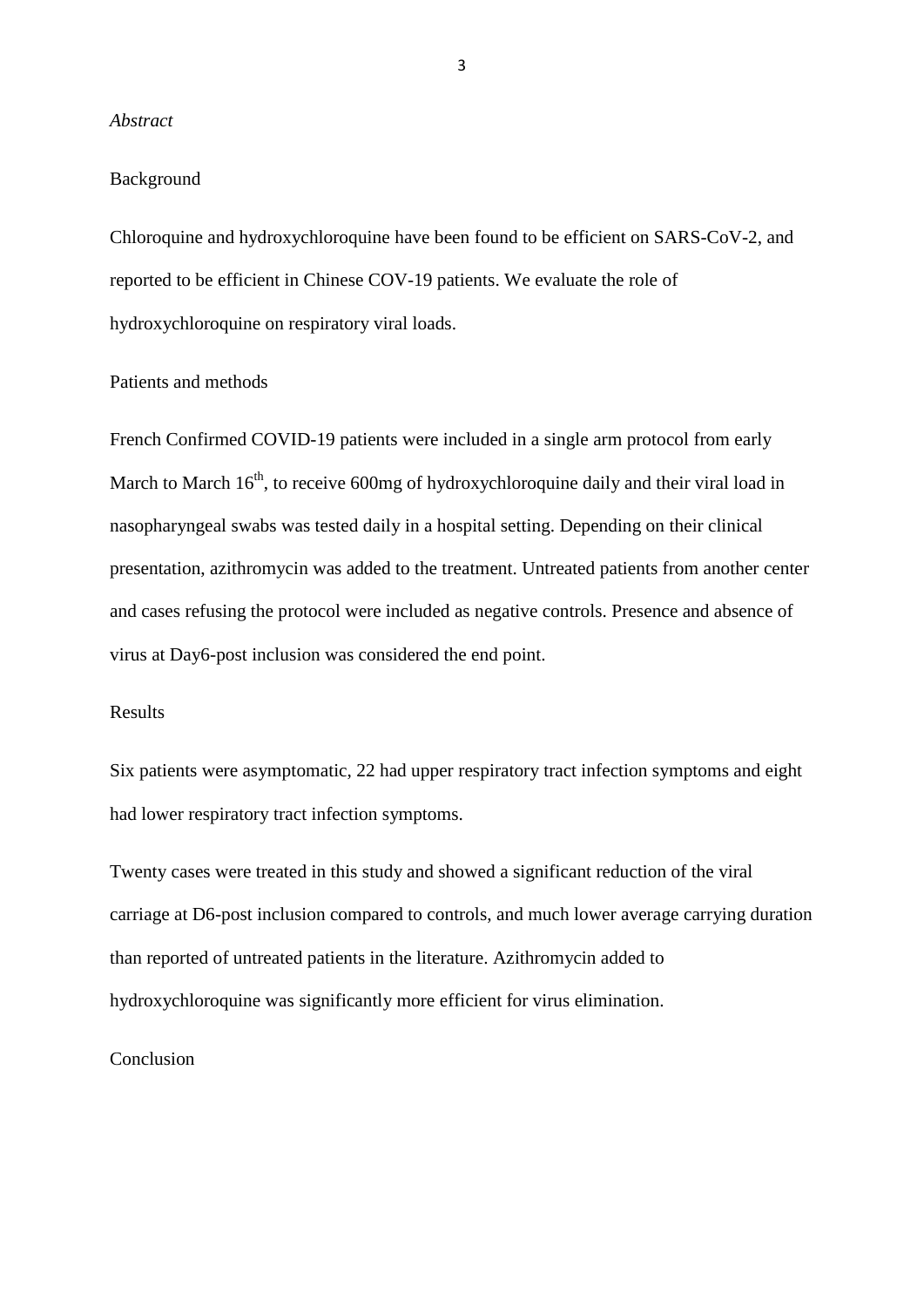Despite its small sample size our survey shows that hydroxychloroquine treatment is significantly associated with viral load reduction/disappearance in COVID-19 patients and its effect is reinforced by azithromycin.

*Key words:* 2019-nCoV; SARS-CoV-2; COVID-19; hydroxychloroquine; azithomycin; clinical trial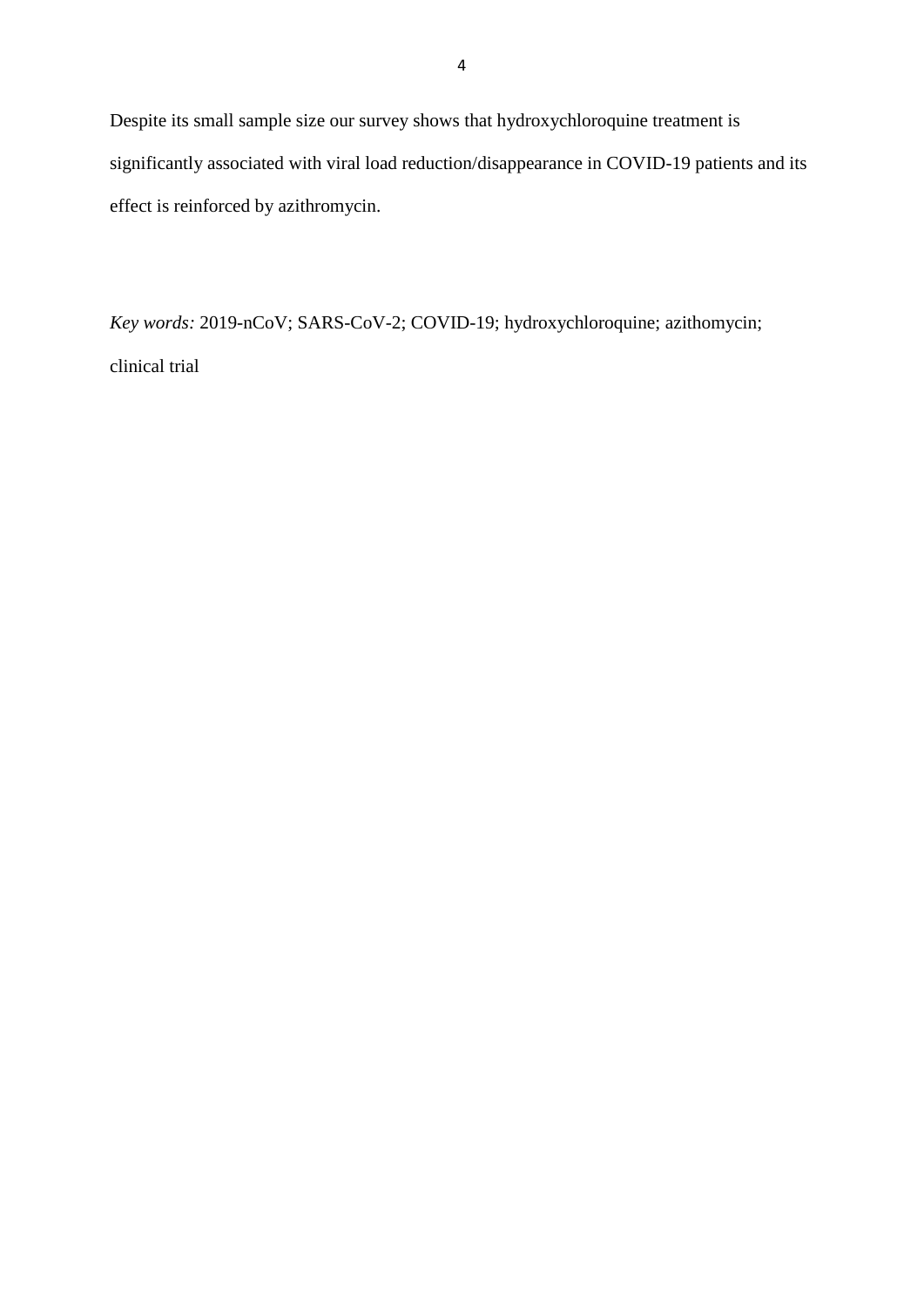## **1. Introduction**

In late December 2019, an outbreak of an emerging disease (COVID-19) due to a novel coronavirus (named SARS-CoV-2 latter) started in Wuhan, China and rapidly spread in China and outside [1,2]. The WHO declared the epidemic of COVID-19 as a pandemic on March  $12<sup>th</sup>$  2020 [3]. According to a recent Chinese stud, about 80% of patients present with mild disease and the overall case-fatality rate is about 2.3% but reaches 8.0% in patients aged 70 to 79 years and 14.8% in those aged >80 years [4]. However, there is probably an important number of asymptomatic carriers in the population, and thus the mortality rate is probably overestimated. France is now facing the COVID-19 wave with more than 4500 cases, as of March  $14<sup>th</sup>$  2020 [5]. Thus, there is an urgent need for an effective treatment to treat symptomatic patients but also to decrease the duration of virus carriage in order to limit the transmission in the community. Among candidate drugs to treat COVID-19, repositioning of old drugs for use as antiviral treatment is an interesting strategy because knowledge on safety profile, side effects, posology and drug interactions are well known [6,7].

A recent paper reported an inhibitor effect of remdesivir (a new antiviral drug) and chloroquine (an old antimalarial drug) on the growth of SARS-CoV-2 *in vitro,* [8] and an early clinical trial conducted in COVID-19 Chinese patients, showed that chloroquine had a significant effect, both in terms of clinical outcome and viral clearance, when comparing to controls groups [9,10]. Chinese experts recommend that patients diagnosed as mild, moderate and severe cases of COVID-19 pneumonia and without contraindications to chloroquine, be treated with 500 mg chloroquine twice a day for ten days [11].

Hydroxychloroquine (an analogue of chloroquine) has been demonstrated to have an anti-SARS-CoV activity *in vitro* [12]. Hydroxychloroquine clinical safety profile is better than that of chloroquine (during long-term use) and allows higher daily dose [13] and has fewer

5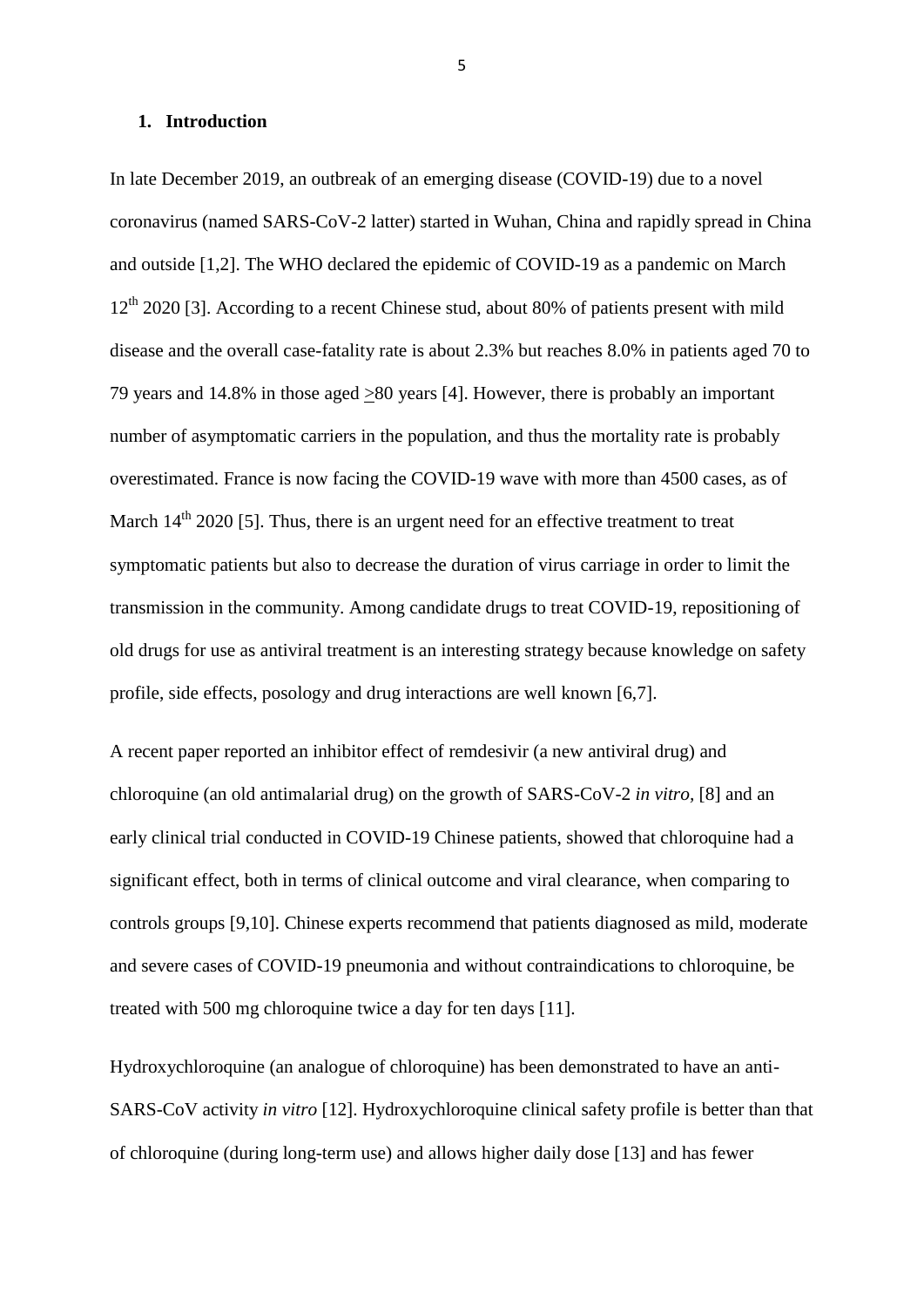concerns about drug-drug interactions [14]. Our team has a very comprehensive experience in successfully treating patients with chronic diseases due to intracellular bacteria (Q fever due to *Coxiella burnetii* and Whipple's disease due to *Tropheryma whipplei*) with long-term hydroxychloroquine treatment (600 mg/day for 12 to 18 months) since more than 20 years. [15,16] We therefore started to conduct a clinical trial aiming at assessing the effect of hydroxychloroquine on SARS-CoV-2-infected patients after approval by the French Ministry of Health. In this report we describe our early results, focusing on virological data in patients receiving hydroxychloroquine as compared to a control group.

## **2. Study population and Methods**

#### *Setting*

This ongoing study is coordinated by The Méditerranée Infection University Hospital Institute in Marseille. Patients who were proposed a treatment with hydroxychloroquine were recruited and managed in Marseille centre. Controls without hydroxychloroquine treatment were recruited in Marseille, Nice, Avignon and Briançon centers, all located in South France.

# *Patients*

Hospitalized patients with confirmed COVID-19 were included in this study if they fulfilled two primary criteria: i) age >12 years; ii) PCR documented SARS-CoV-2 carriage in nasopharyngeal sample at admission whatever their clinical status.

Patients were excluded if they had a known allergy to hydroxychloroquine or chloroquine or had another known contraindication to treatment with the study drug, including retinopathy, G6PD deficiency and QT prolongation. Breastfeeding and pregnant patients were excluded based on their declaration and pregnancy test results when required.

6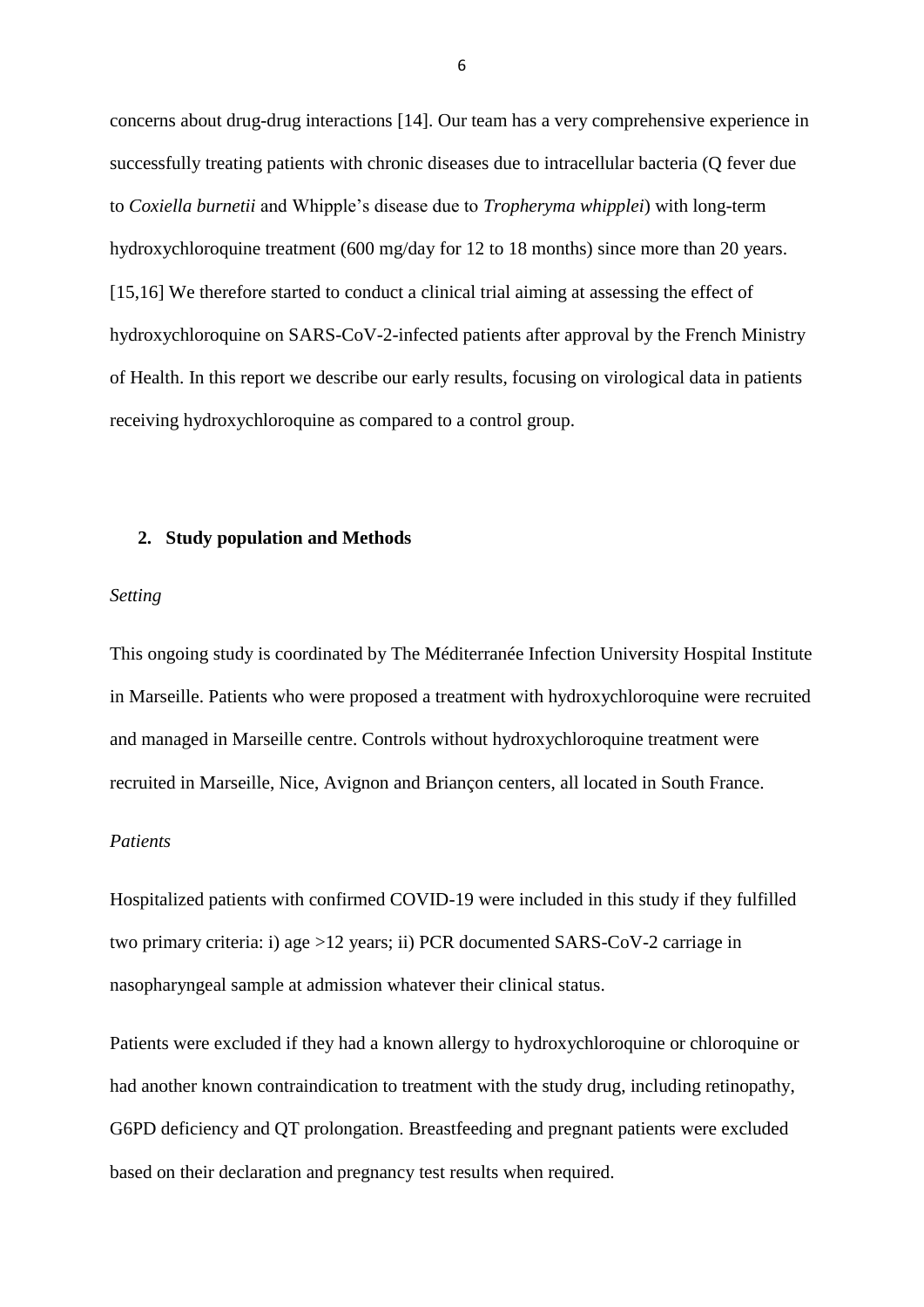## *Informed consent*

Before being included in the study, patients meeting inclusion criteria had to give their consent to participate to the study. Written informed signed consent was obtained from adult participants ( $\geq$  18 years) or from parents or legal guardians for minors (<18 years). An information document that clearly indicates the risks and the benefits associated with the participation to the study was given to each patient. Patients received information about their clinical status during care regardless of whether they participate in the study or not. Regarding patient identification, a study number was assigned sequentially to included participants, according to the range of patient numbers allocated to each study centre. The study was conducted in accordance with the International Council for Harmonisation of Technical Requirements for Pharmaceuticals for Human Use (ICH) guidelines of good clinical practice, the Helsinki Declaration, and applicable standard operating procedures.

The protocol, appendices and any other relevant documentation were submitted to the French National Agency for Drug Safety (ANSM) (2020-000890-25) and to the French Ethic Committee (CPP Ile de France) (20.02.28.99113) for reviewing and approved on  $5<sup>th</sup>$  and  $6<sup>th</sup>$ March, 2020, respectively. This trial is registered with EU Clinical Trials Register, number 2020-000890-25.

## *Procedure*

Patients were seen at baseline for enrolment, initial data collection and treatment at day-0, and again for daily follow-up during 14 days. Each day, patients received a standardized clinical examination and when possible, a nasopharyngeal sample was collected. All clinical data were collected using standardized questionnaires. All patients in Marseille center were proposed oral hydroxychloroquine sulfate 200 mg, three times per day during ten days (in this preliminary phase ,we did not enrolled children in the treatment group based in data indicating that children develop mild symptoms of COVID-19 [4]). Patients who refused the treatment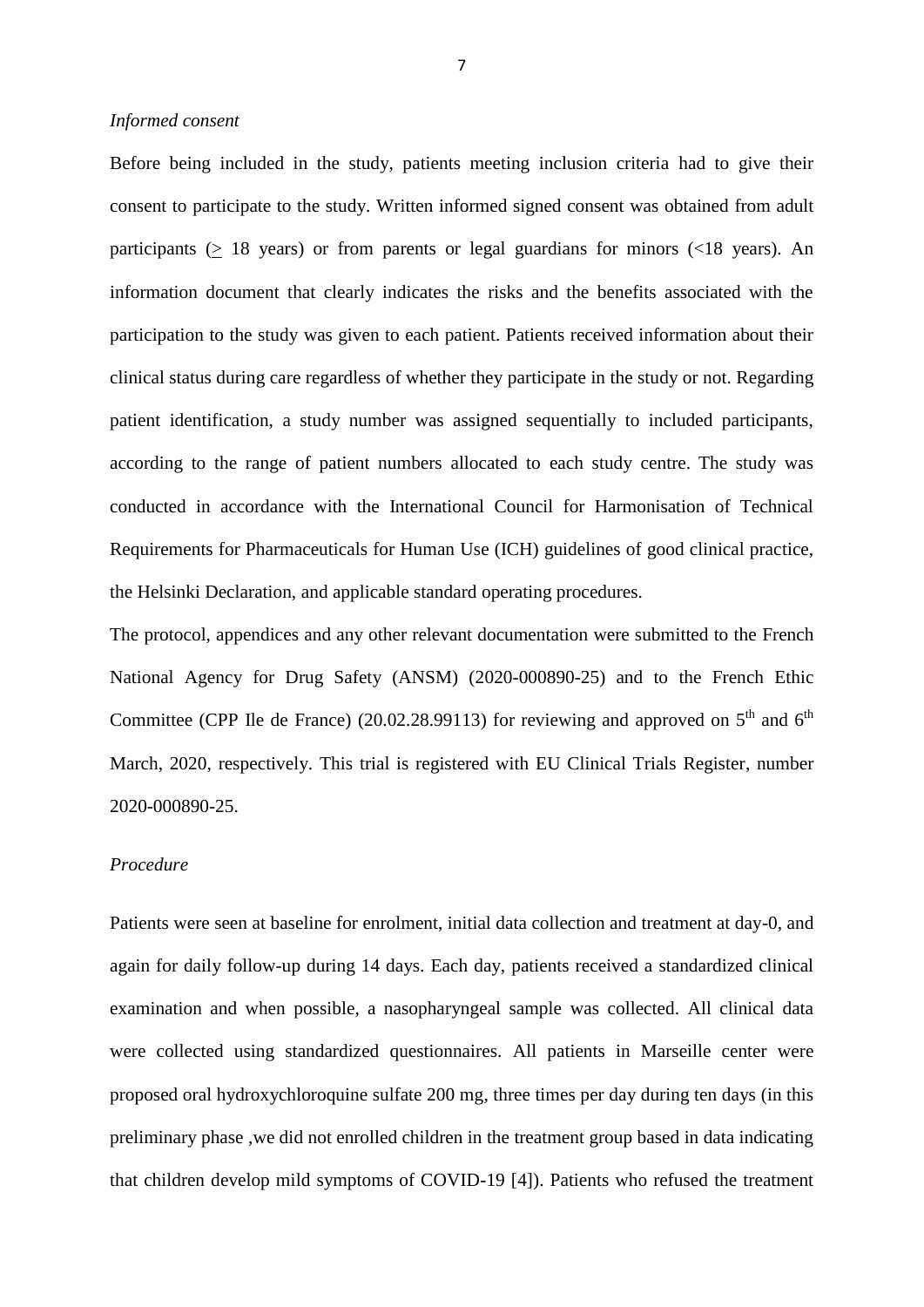or had an exclusion criteria, served as controls in Marseille centre. Patients in other centers did not receive hydroxychloroquine and served as controls. Symptomatic treatment and antibiotics as a measure to prevent bacterial super-infection was provided by investigators based on clinical judgment. Hydroxychloroquine was provided by the National Pharmacy of France on nominative demand.

## *Clinical classification*

Patients were grouped into three categories: asymptomatic, upper respiratory tract infection (URTI) when presenting with rhinitis, pharyngitis, or isolated low-grade fever and myalgia, and lower respiratory tract infections (LRTI) when presenting with symptoms of pneumonia or bronchitis.

# *PCR assay*

SARS-CoV-2 RNA was assessed by real-time reverse transcription-PCR [17].

# *Hydroxychloroquine dosage*

Native hydroxychloroquine has been dosed from patients' serum samples by UHPLC-UV using a previously described protocol [18]. The peak of the chromatogram at 1.05 min of retention corresponds to hydroxychloroquine metabolite. The serum concentration of this metabolite is deduced from UV absorption, as for hydroxychloroquine concentration. Considering both concentrations provides an estimation of initial serum hydroxychloroquine concentration.

## *Culture*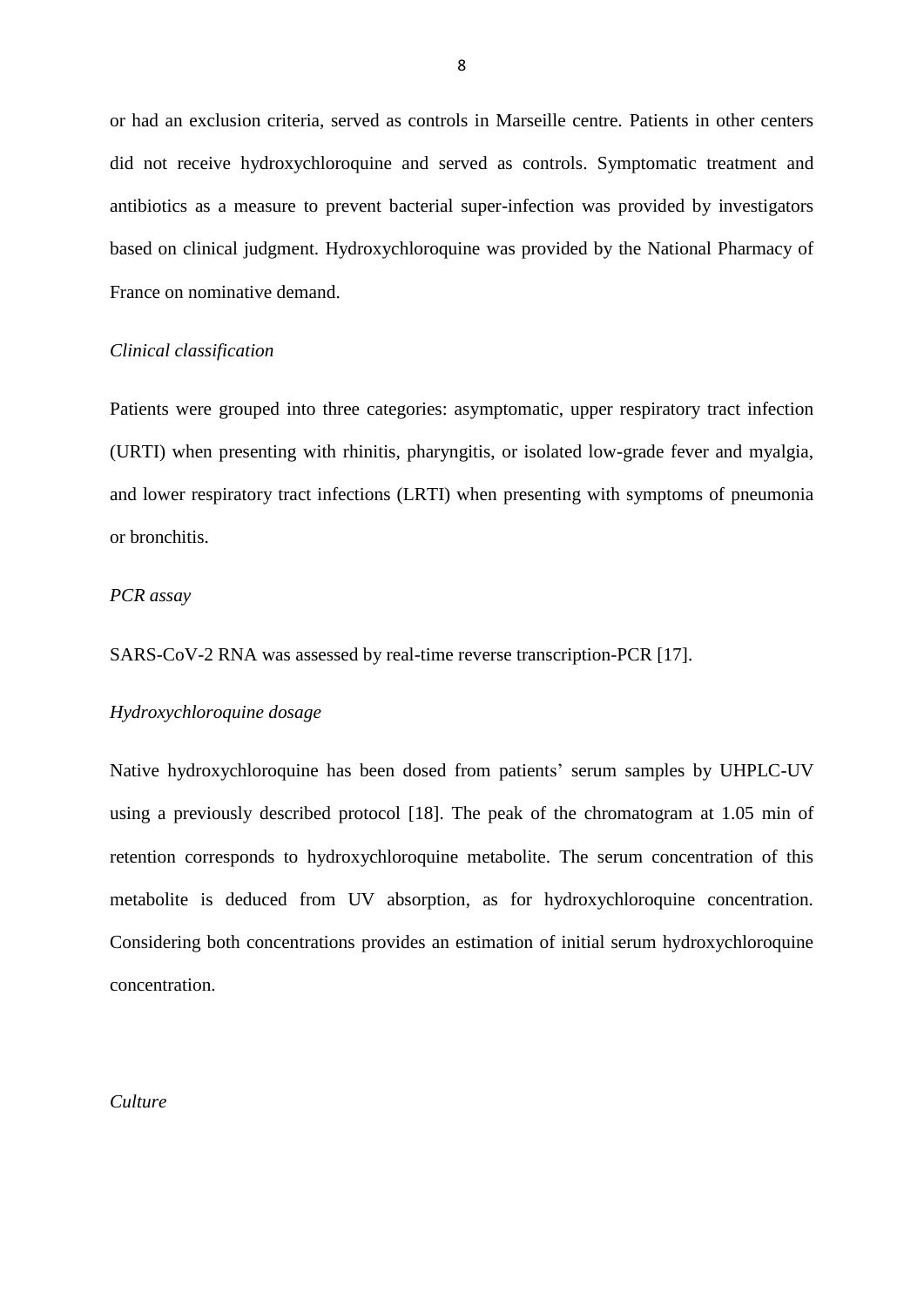For all patients, 500 µL of the liquid collected from the nasopharyngeal swab were passed through 0.22-µm pore sized centrifugal filter (Merck millipore, Darmstadt, Germany), then were inoculated in wells of 96-well culture microplates, of which 4 wells contained Vero E6 cells (ATCC CRL-1586) in Minimum Essential Medium culture medium with 4% fetal calf serum and 1% glutamine. After centrifigation at 4,000 g, microplates were incubated at 37°C. Plates were observed daily for evidence of cytopathogenic effect. Presumptive detection of virus in supernatant was done using SU5000 SEM (Hitachi) then confirmed by specific RT-PCR.

#### *Outcome*

The primary endpoint was virological clearance at day-6 post-inclusion. Secondary outcomes were virological clearance overtime during the study period, clinical follow-up (body temperature, respiratory rate, long of stay at hospital and mortality), and occurrence of sideeffects.

## *Statistics*

Assuming a 50% efficacy of hydroxychloroquine in reducing the viral load at day 7, a 85% power, a type I error rate of 5% and 10% loss to follow-up, we calculated that a total of 48 COVID-19 patients (ie, 24 cases in the hydroxychloroquine group and 24 in the control group) would be required for the analysis (Fleiss with CC). Statistical differences were evaluated by Pearson's chi-square or Fisher's exact tests as categorical variables, as appropriate. Means of quantitative data were compared using Student's t-test. Analyses were performed in Stata version 14.2.

#### **3. Results** (detailed results are available in supplementary Table 1)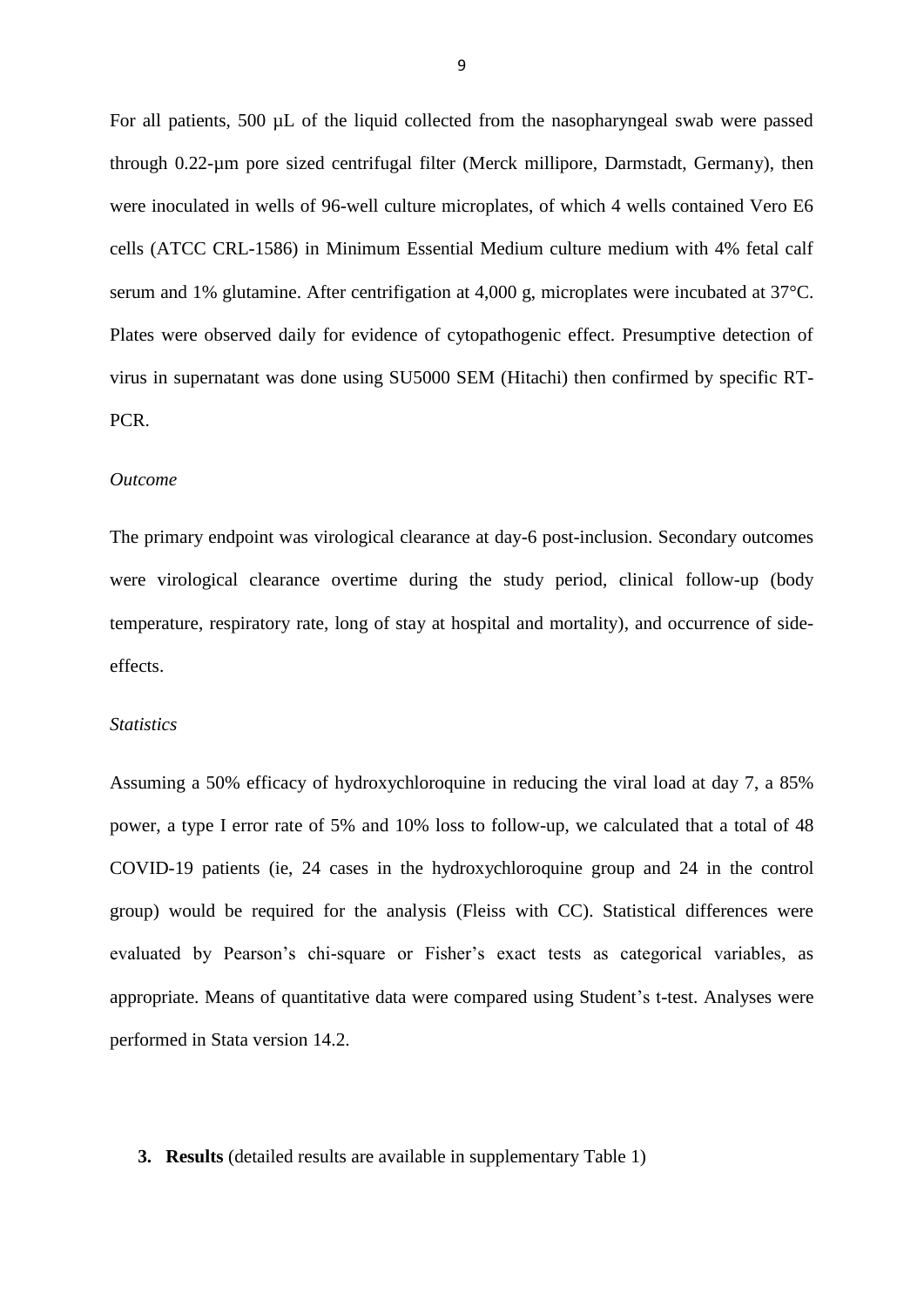## *Demographics and clinical presentation*

We enrolled 36 out of 42 patients meeting the inclusion criteria in this study that had at least six days of follow-up at the time of the present analysis. A total of 26 patients received hydroxychloroquine and 16 were control patients. Six hydroxychloroquine-treated patients were lost in follow-up during the survey because of early cessation of treatment. Reasons are as follows: three patients were transferred to intensive care unit, including one transferred on day2 post-inclusion who was PCR-positive on day1, one transferred on day3 post-inclusion who was PCR-positive on days1-2 and one transferred on day4 post-inclusion who was PCRpositive on day1 and day3; one patient died on day3 post inclusion and was PCR-negative on day2; one patient decided to leave the hospital on day3 post-inclusion and was PCR-negative on days1-2; finally, one patient stopped the treatment on day3 post-inclusion because of nausea and was PCR-positive on days1-2-3. The results presented here are therefore those of 36 patients (20 hydroxychloroquine-treated patients and 16 control patients). None of the control patients was lost in follow-up. Basic demographics and clinical status are presented in Table 1. Overall, 15 patients were male (41.7%), with a mean age of 45.1 years. The proportion of asymptomatic patients was 16.7%, that of patients with URTI symptoms was 61.1% and that of patients with LRTI symptoms was 22.2%). All patients with LRTI symptoms, had confirmed pneumonia by CTScan. Hydroxychloroquine-treated patients were older than control patients (51.2 years vs. 37.3 years). No significant difference was observed between hydroxychloroquine-treated patients and control patients with regard to gender, clinical status and duration of symptoms prior to inclusion (Table 1). Among hydroxychloroquine-treated patients six patients received azithromycin (500mg on day1 followed by 250mg per day, the next four days) to prevent bacterial super-infection under daily electrocardiogram control. Clinical follow-up and occurrence of side-effects will be described in a further paper at the end of the trial.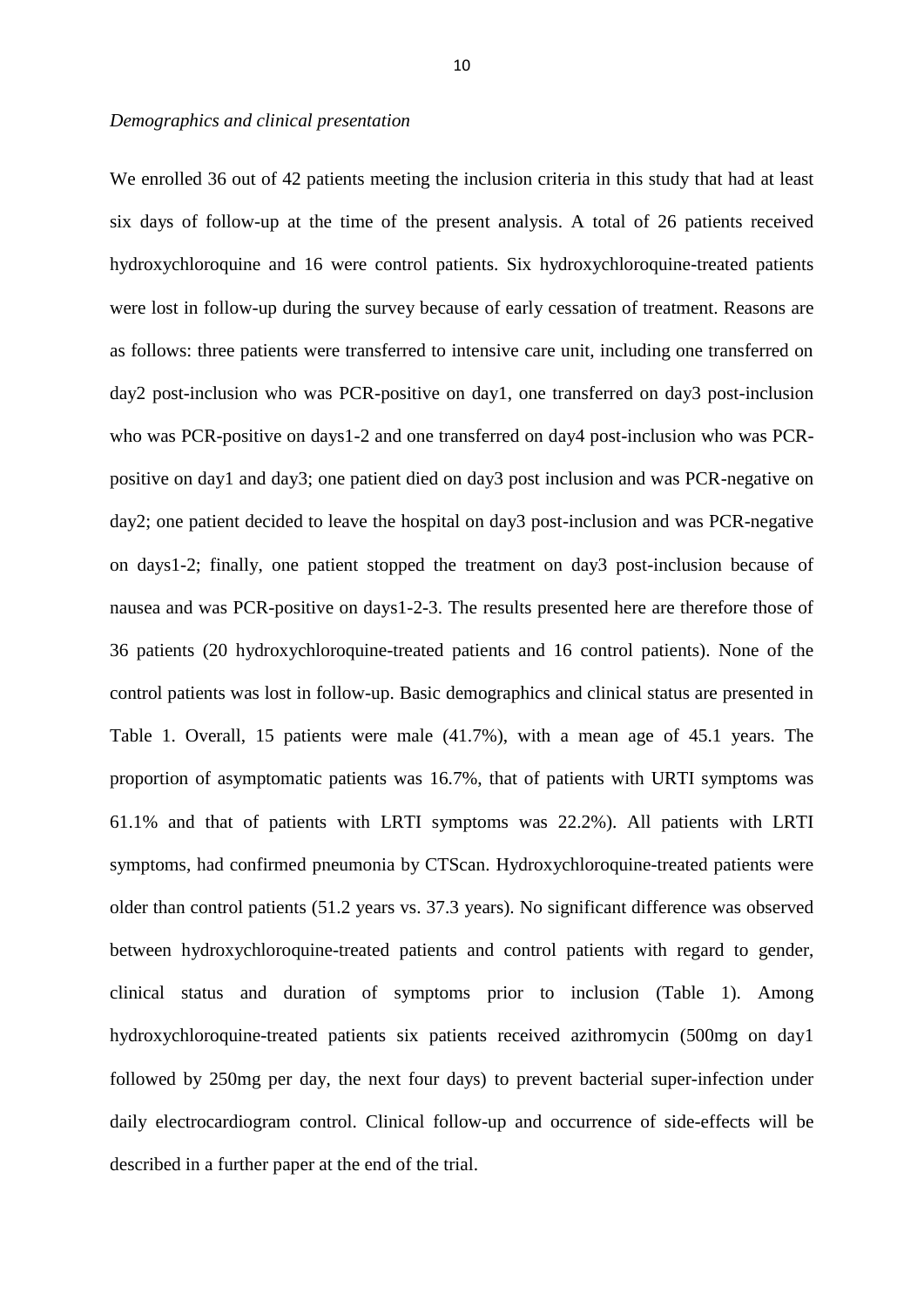## *Hydroxychloroquine dosage*

Mean hydroxychloroquine serum concentration was  $0.46 \text{ u}\text{g/ml} + 0.2 \text{ (N=20)}$ .

## *Effect of hydroxychloroquine on viral load*

The proportion of patients that had negative PCR results in nasopharyngeal samples significantly differed between treated patients and controls at days 3-4-5 and 6 post-inclusion (Table 2). At day6 post-inclusion, 70% of hydroxychloroquine-treated patients were virologicaly cured comparing with  $12.5\%$  in the control group ( $p= 0.001$ ).

When comparing the effect of hydroxychloroquine treatment as a single drug and the effect of hydroxychloroquine and azithromyc in combination, the proportion of patients that had negative PCR results in nasopharyngeal samples was significantly different between the two groups at days 3-4-5 and 6 post-inclusion (Table 3). At day6 post-inclusion, 100% of patients treated with hydroxychloroquine and azithromycin combination were virologicaly cured comparing with 57.1% in patients treated with hydroxychloroquine only, and 12.5% in the control group ( $p<0.001$ ). These results are summarized in Figures 1 and 2. Drug effect was significantly higher in patients with symptoms of URTI and LRTI, as compared to asymptomatic patients with  $p<0.05$  (data not show).

Of note, one patient who was still PCR-positive at day6-post inclusion under hydroxychloroquine treatment only, received azithromycin in addition to hydroxychloroquine at day8-post inclusion and cured her infection at day-9 post infection. In contrast, one of the patients under hydroxychloroquine and azithromycin combination who tested negative at day6 post-inclusion was tested positive at low titer at day8 post-inclusion.

## *Cultures*

We could isolate SARS-CoV-2 in 19 out of 25 clinical samples from patients.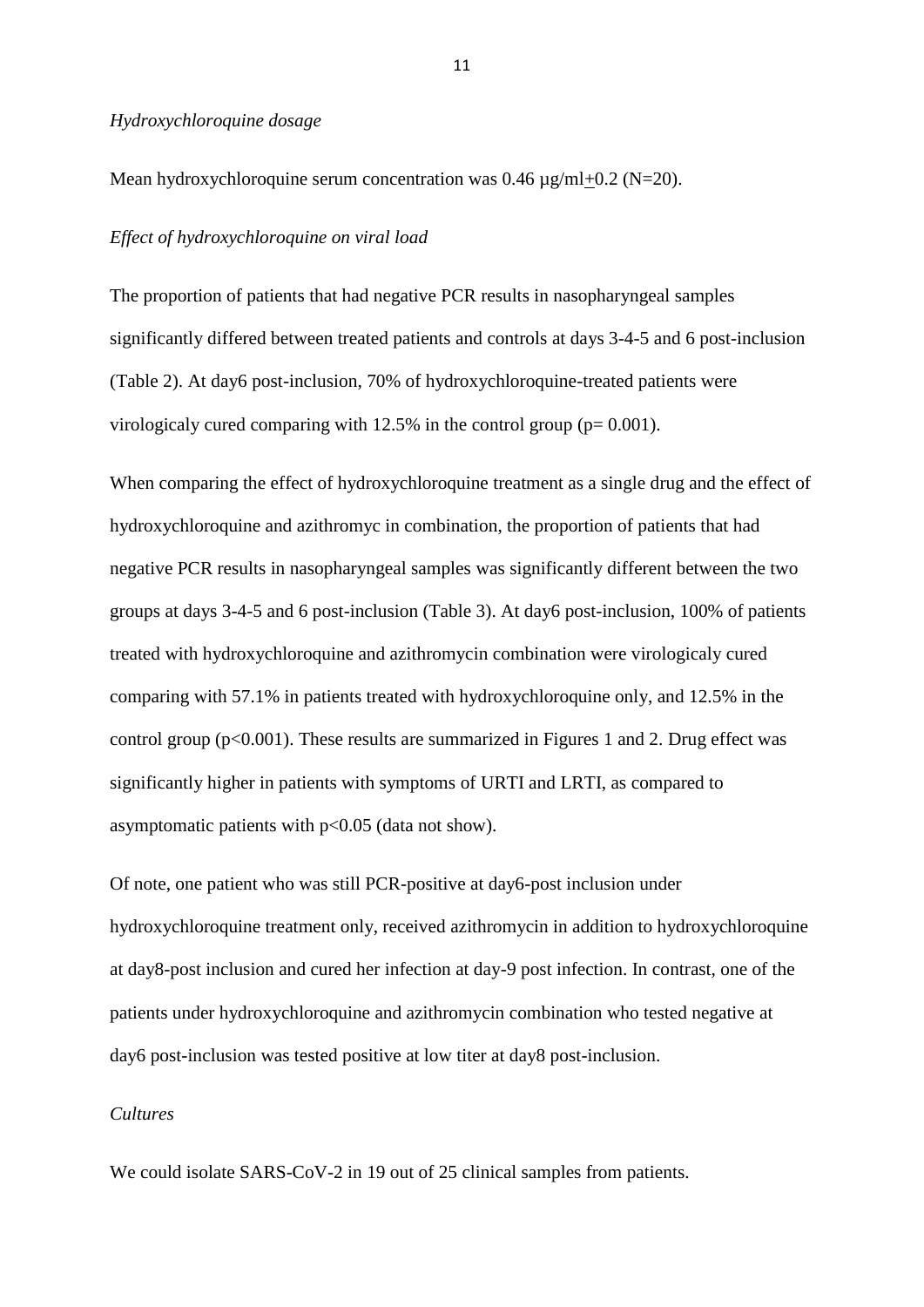# **4. Discussion**

For ethical reasons and because our first results are so significant and evident we decide to share our findings with the medical community, given the urgent need for an effective drug against SARS-CoV-2 in the current pandemic context.

We show here that hydroxychloroquine is efficient in clearing viral nasopharyngeal carriage of SARS-CoV-2 in COVID-19 patients in only three to six days, in most patients. A significant difference was observed between hydroxychloroquine-treated patients and controls starting even on day3 post-inclusion. These results are of great importance because a recent paper has shown that the mean duration of viral shedding in patients suffering from COVID-19 in China was 20 days (even 37 days for the longest duration) [19]

Very recently, a Chinese team published results of a study demonstrating that chloroquine and hydroxychloroquine inhibit SARS-CoV-2 *in vitro* with hydroxychloroquine  $(EC50=0.72\% \mu M)$  found to be more potent than chloroquine  $(EC50=5.47\% \mu M)$  [14]. These *in vitro* results corroborate our clinical results. The target values indicated in this paper [14] were reached in our experiments. The safer dose-dependent toxicity profile of hydroxychloroquine in humans, compared to that of chloroquine [13] allows using clinical doses of hydroxychloroquine that will be over its EC50 observed *in vitro* [14].

Our preliminary results also suggest a synergistic effect of the combination of hydroxychloroquine and azithromycin. Azithromycin has been shown to be active *in vitro* against Zika and Ebola viruses [20-22] and to prevent severe respiratory tract infections when administrated to patients suffering viral infection [23]. This finding should be further explored to know whether a combination is more effective especially in severe cases. Speculated potential risk of severe QT prolongation induced by the association of the two drugs has not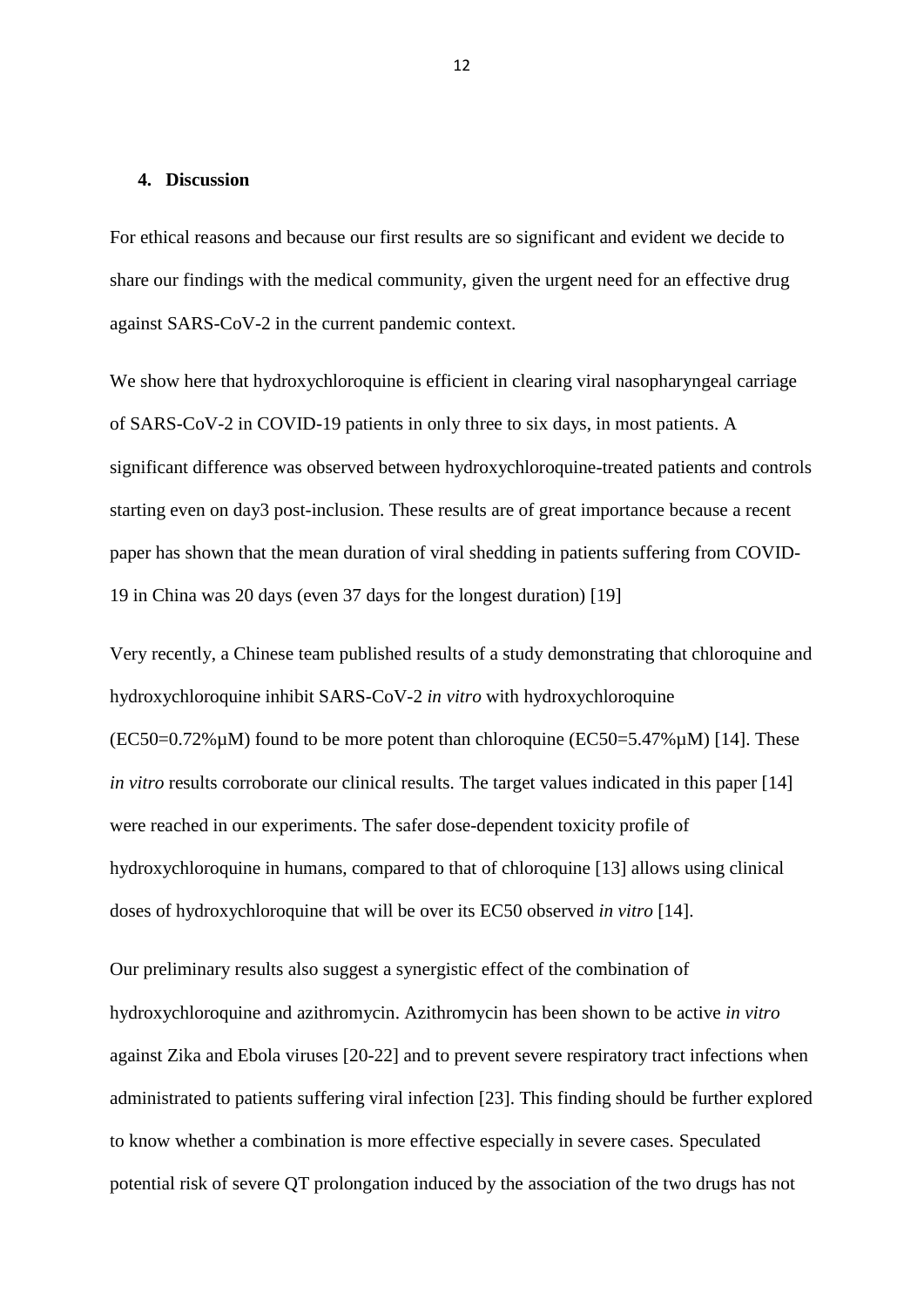been established yet but should be considered. As for each treatment, the cost benefits of the risk should be evaluated individually. Further studies on this combination are needed, since such combination may both act as an antiviral therapy against SARS-CoV-2 and prevent bacterial super-infections.

The cause of failure for hydroxychloroquine treatment should be investigated by testing the isolated SARS-CoV-2 strains of the non-respondents and analyzing their genome, and by analyzing the host factors that may be associated with the metabolism of hydroxychloroquine. The existence of hydroxychloroquine failure in two patients (mother and son) is more suggestive of the last mechanism of resistance.

Such results are promising and open the possibility of an international strategy to decisionmakers to fight this emerging viral infection in real-time even if other strategies and research including vaccine development could be also effective, but only in the future. We therefore recommend that COVID-19 patients be treated with hydroxychloroquine and azithromycin to cure their infection and to limit the transmission of the virus to other people in order to curb the spread of COVID-19 in the world. Further works are also warranted to determine if these compounds could be useful as chemoprophylaxis to prevent the transmission of the virus, especially for healthcare workers. Our study has some limitations including a small sample size, limited long-term outcome follow-up, and dropout of six patients from the study, however in the current context, we believe that our results should be shared with the scientific community.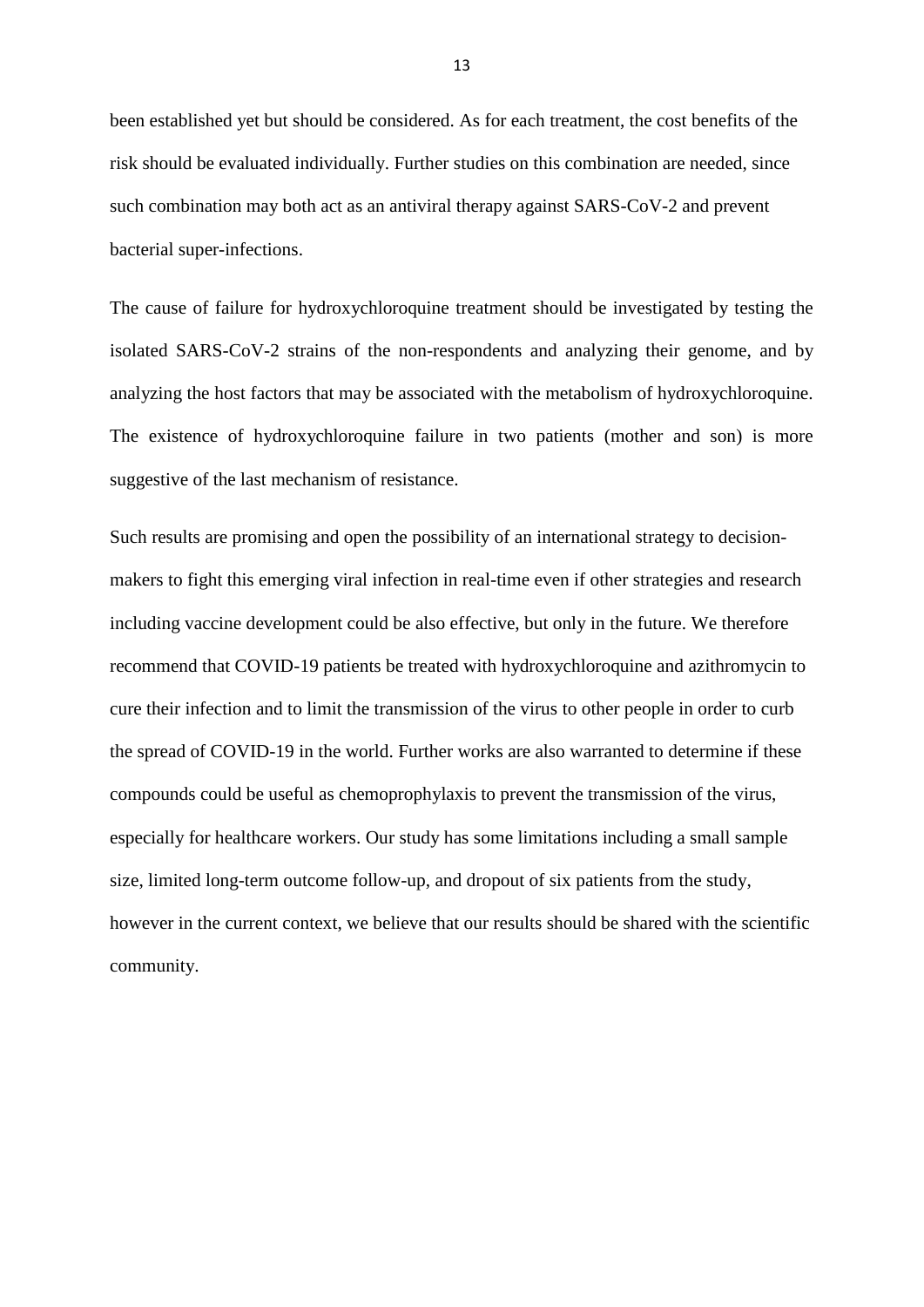## **Titles for figures**

Figure 1. Percentage of patients with PCR-positive nasopharyngeal samples from inclusion to day6 post-inclusion in COVID-19 patients treated with hydroxychloroquine and in COVID-19 control patients.

Figure 2. Percentage of patients with PCR-positive nasopharyngeal samples from inclusion to day6 post-inclusion in COVID-19 patients treated with hydroxychloroquine only, in COVID-19 patients treated with hydroxychloroquine and azithomycin combination, and in COVID-19 control patients.

# **Acknowledgements:**

We thank Céline Boschi, Stéphanie Branger, Véronique Filosa, Géraldine Gonfier, Nadège Palmero, Magali Richez and all the clinical, technical and paramedical staffs of the hospitalization units and laboratories for their support in this difficult context.

## **Funding source**

This work was supported by the French Government under the « Investissements d'avenir » (Investments for the Future) program managed by the Agence Nationale de la Recherche (ANR, fr: National Agency for Research), (reference: Méditerranée Infection 10-IAHU-03)

# **References**

[1] Lai CC, Shih TP, Ko WC, Tang HJ, Hsueh PR. Severe acute respiratory syndrome coronavirus 2 (SARS-CoV-2) and coronavirus disease-2019 (COVID-19): The epidemic and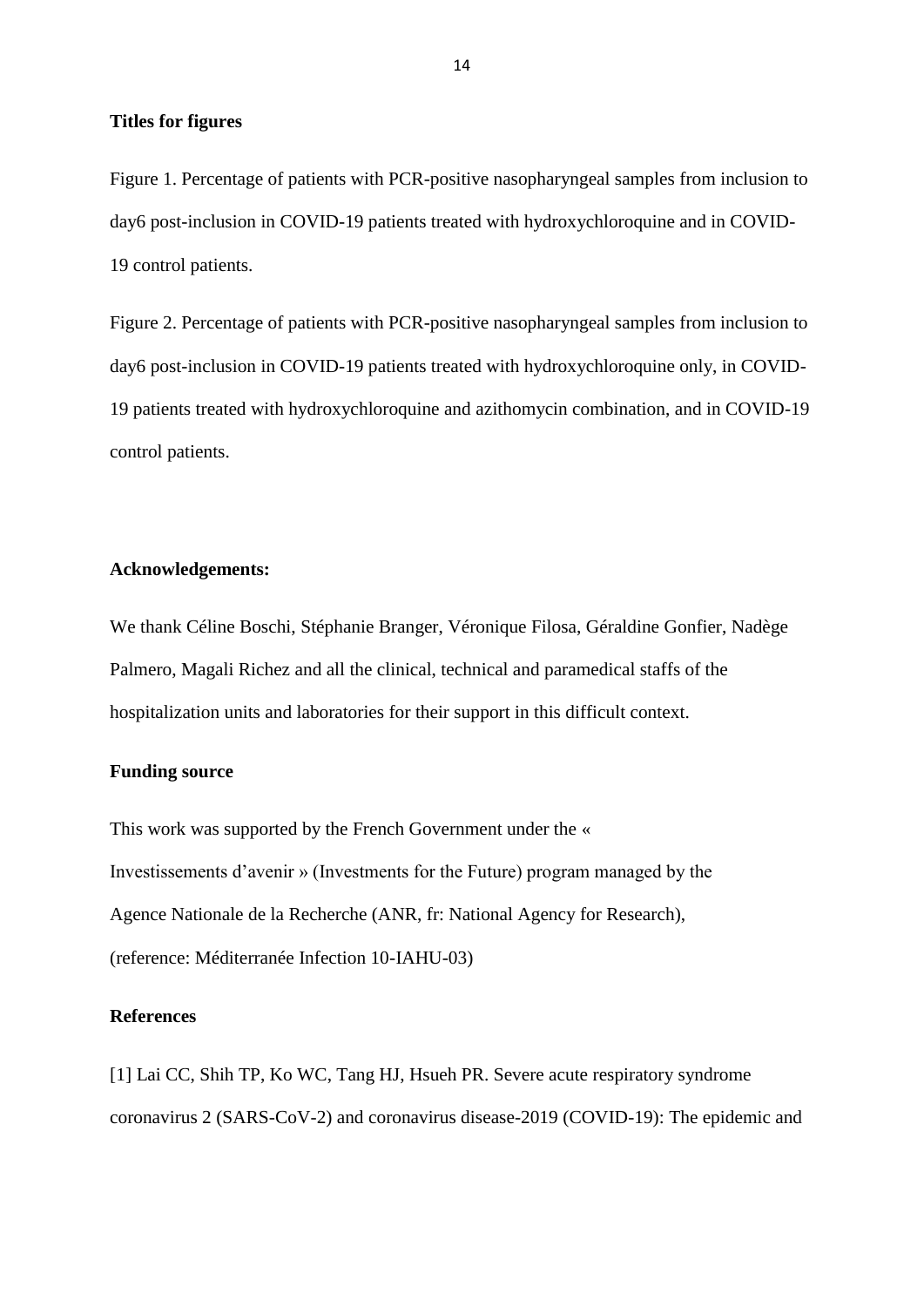the challenges. Int J Antimicrob Agents. 2020 Feb 17:105924. doi: 10.1016/j.ijantimicag.2020.105924. [Epub ahead of print]

[2] Wang LS, Wang YR, Ye DW, Liu QQ. A review of the 2019 Novel Coronavirus (COVID-19) based on current evidence". Int J Antimicrob Agents. 2020 [Epub ahead of print]

[3] WHO Director-General's opening remarks at the media briefing on COVID-19 - 11 March 2020. [https://www.who.int/dg/speeches/detail/who-director-general-s-opening-remarks-atthe-media-briefing-on-covid-19---11-march-2020]

[4] Wu Z, McGoogan JM. Characteristics of and important lessons from the coronavirus disease 2019 (COVID-19) outbreak in China: summary of a report of 72 314 cases from the Chinese Center for Disease Control and Prevention. JAMA. 2020 Feb 24. doi:

10.1001/jama.2020.2648. [Epub ahead of print]

[5] Santé Publique France. Infection au nouveau Coronavirus (SARS-CoV-2), COVID-19, France et Monde [https://www.santepubliquefrance.fr/maladies-et-traumatismes/maladies-etinfections-respiratoires/infection-a-coronavirus/articles/infection-au-nouveau-coronavirussars-cov-2-covid-19-france-et-monde]

[6] Colson P, Rolain JM, Raoult D. Chloroquine for the 2019 novel coronavirus SARS-CoV-2. Int J Antimicrob Agents. 2020 Feb 15:105923. doi: 10.1016/j.ijantimicag.2020.105923. [Epub ahead of print]

[7] Colson P, Rolain JM, Lagier JC, Brouqui P, Raoult D. Chloroquine and hydroxychloroquine as available weapons to fight COVID-19. Int J Antimicrob Agents. 2020 [Epub ahead of print]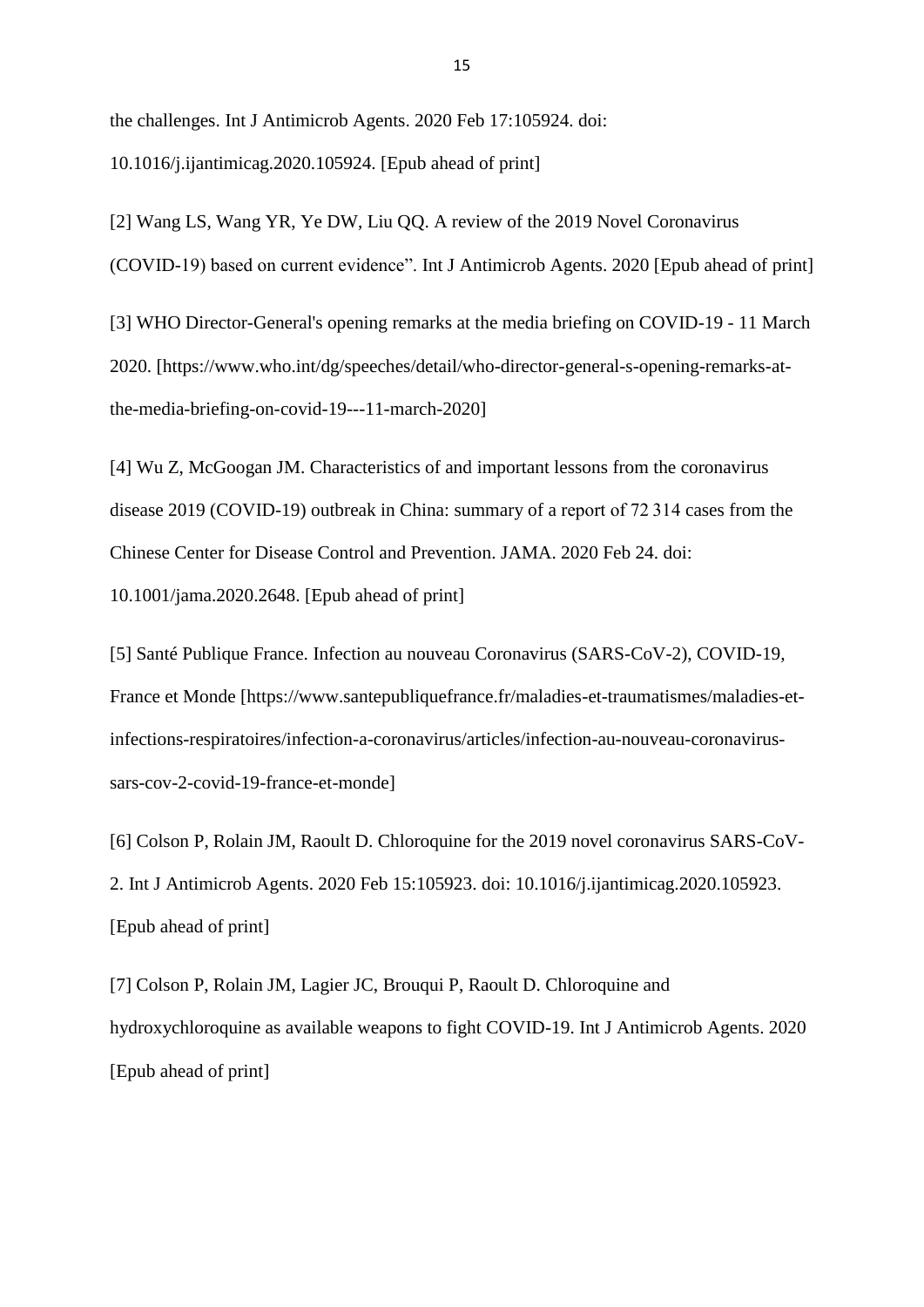[8] Wang M, Cao R, Zhang L, Yang X, Liu J, Xu M, et al. Remdesivir and chloroquine effectively inhibit the recently emerged novel coronavirus (2019-nCoV) in vitro. Cell Res 2020;10-0282.

[9] Gao J, Tian Z, Yang X. Breakthrough: Chloroquine phosphate has shown apparent efficacy in treatment of COVID-19 associated pneumonia in clinical studies. Biosci Trends 2020 Feb 19. doi: 10.5582/bst.2020.01047. [Epub ahead of print]

[10] Chinese Clinical Trial Registry. http://www.chictr.org.cn/ searchproj.aspx?title=%E6%B0%AF%E5%96%B9&offi cialname=&subjectid=&secondaryid=&applier=&study leader=&ethicalcommitteesanction=&sponsor=&studya ilment=&studyailmentcode=&studytype=0&studystage= 0&studydesign=0&minstudyexecutetime=&maxstudyexe cutetime=&recruitmentstatus=0&gender=0&agreetosign  $=\&secsponsor=\&regno=\&regstatus=0\&country=\&prov$ ince=&city=&institution=&institutionlevel=&measure= &intercode=&sourceofspends=&createyear=0&isupload rf=&whetherpublic=&btngo=btn&verifycode=&page=1.

[11] Multicenter collaboration group of Department of Science and Technology of Guangdong Province and Health Commission of Guangdong Province for chloroquine in the treatment of novel coronavirus pneumonia. Expert consensus on chloroquine phosphate for the treatment of novel coronavirus pneumonia]. Zhonghua Jie He He Hu Xi Za Zhi. 2020 Mar 12;43(3):185-188. doi: 10.3760/cma.j.issn.1001-0939.2020.03.009.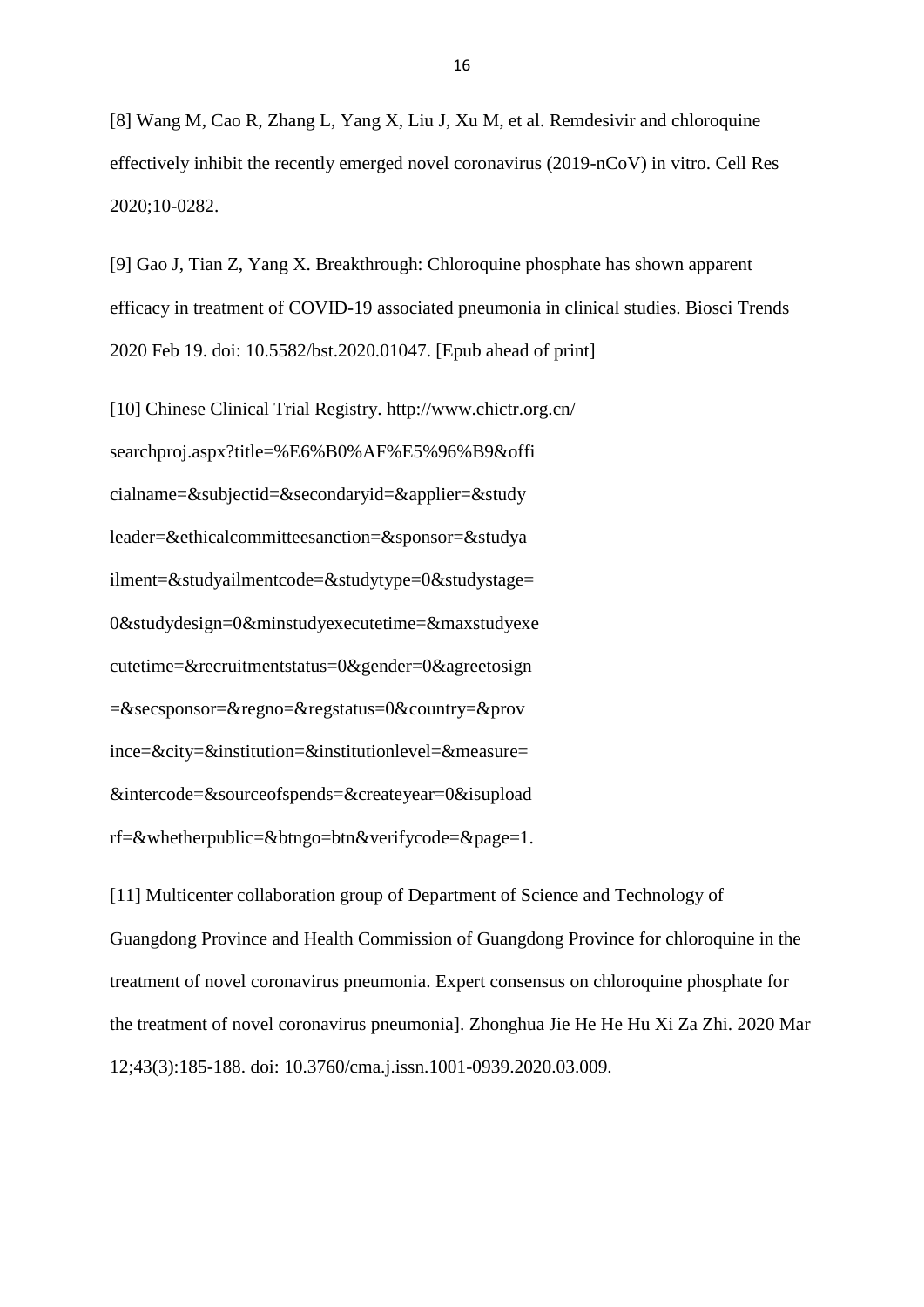[12] Biot C, Daher W, Chavain N, Fandeur T, Khalife J, Dive D, et al. Design and synthesis of hydroxyferroquine derivatives with antimalarial and antiviral activities. J Med Chem 2006;49:2845-2849.

[13] Marmor MF, Kellner U, Lai TY, Melles RB, Mieler WF; American Academy of Ophthalmology. Recommendations on Screening for Chloroquine and Hydroxychloroquine Retinopathy (2016 Revision). Ophthalmology. 2016 Jun;123(6):1386-94. doi: 10.1016/j.ophtha.2016.01.058. Epub 2016 Mar 16.

[14] Yao X, Ye F, Zhang M, Cui C, Huang B, Niu P, et al. In Vitro Antiviral Activity and Projection of Optimized Dosing Design of Hydroxychloroquine for the Treatment of Severe Acute Respiratory Syndrome Coronavirus 2 (SARS-CoV-2). Clin Infect Dis. 2020 Mar 9. pii: ciaa237. doi: 10.1093/cid/ciaa237. [Epub ahead of print]

[15] Raoult D, Houpikian P, Tissot Dupont H, Riss JM, Arditi-Djiane J, Brouqui P. Treatment of Q fever endocarditis: comparison of 2 regimens containing doxycycline and ofloxacin or hydroxychloroquine. Arch Intern Med. 1999 Jan 25;159(2):167-73.

[16] Lagier JC, Raoult D. Whipple's disease and *Tropheryma whipplei* infections: when to suspect them and how to diagnose and treat them. Curr Opin Infect Dis. 2018 Dec; 31(6): 463-470. doi: 10.1097/QCO.0000000000000489. [x] Expert consensus on chloroquine phosphate for the treatment of novel coronavirus pneumonia. Zhonghua Jie He He Hu Xi Za Zhi. 2020 Mar 12;43(3):185-188. doi: 10.3760/cma.j.issn.1001-0939.2020.03.009.

[17] Amrane S, Tissot-Dupont H, Doudier B, Eldin C, Hocquart M, Mailhe M et al. Rapid viral diagnosis and ambulatory management of suspected COVID-19 cases presenting at the infectious diseases referral hospital in Marseille, France, - January 31st to March 1st, 2020: A respiratory virus snapshot. Travel Med Infect Dis. 2020 [Epub ahead of print].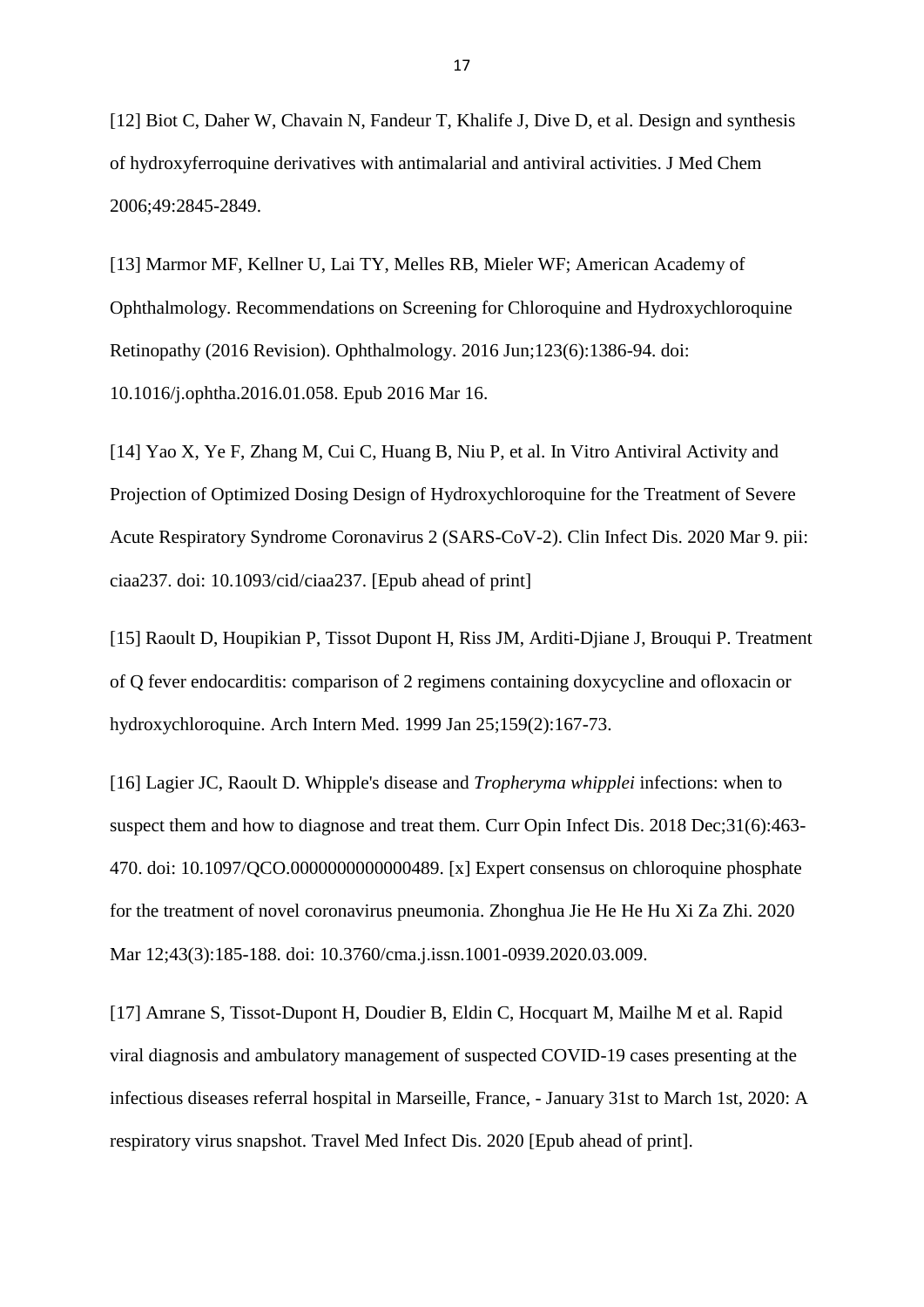[18] Armstrong N, Richez M, Raoult D, Chabriere E. Simultaneous UHPLC-UV analysis of hydroxychloroquine, minocycline and doxycycline from serum samples for the therapeutic drug monitoring of Q fever and Whipple's disease. J. Chromatogr. B Analyt. Technol. Biomed. Life Sci. 2017: 1060, 166-172.

[19] Zhou F, Yu T, Du R, Fan G, Liu Y, Liu Z, et al. Clinical course and risk factors for mortality of adult inpatients with COVID-19 in Wuhan, China: a retrospective cohort study. Lancet. 2020 Mar 11. pii: S0140-6736(20)30566-3. doi: 10.1016/S0140-6736(20)30566-3. [Epub ahead of print]

[20] Retallack H, Di Lullo E, Arias C, Knopp KA, Laurie MT, Sandoval-Espinosa C, et al. Zika virus cell tropism in the developing human brain and inhibition by azithromycin. Proc Natl Acad Sci U S A. 2016 Dec 13;113(50):14408-14413. Epub 2016 Nov 29.

[21] Madrid PB, Panchal RG, Warren TK, Shurtleff AC, Endsley AN, Green CE, Kolokoltsov A, et al. Evaluation of Ebola Virus Inhibitors for Drug Repurposing. ACS Infect Dis. 2015 Jul 10;1(7):317-26. doi: 10.1021/acsinfecdis.5b00030. Epub 2015 May 11.

[22] Bosseboeuf E, Aubry M, Nhan T, de Pina, JJ, Rolain JM, Raoult D, et al. Azithromycin inhibits the replication of Zika virus. J Antivirals Antiretrovirals. 2018 10(1):6-11. doi: 10.4172/1948-5964.1000173.

[23] Bacharier LB, Guilbert TW, Mauger DT, Boehmer S, Beigelman A, Fitzpatrick AM, et al. Early administration of azithromycin and prevention of severe lower respiratory tract illnesses in preschool children with a history of such illnesses: A randomized clinical trial. JAMA. 2015 Nov 17;314(19):2034-2044. doi: 10.1001/jama.2015.13896.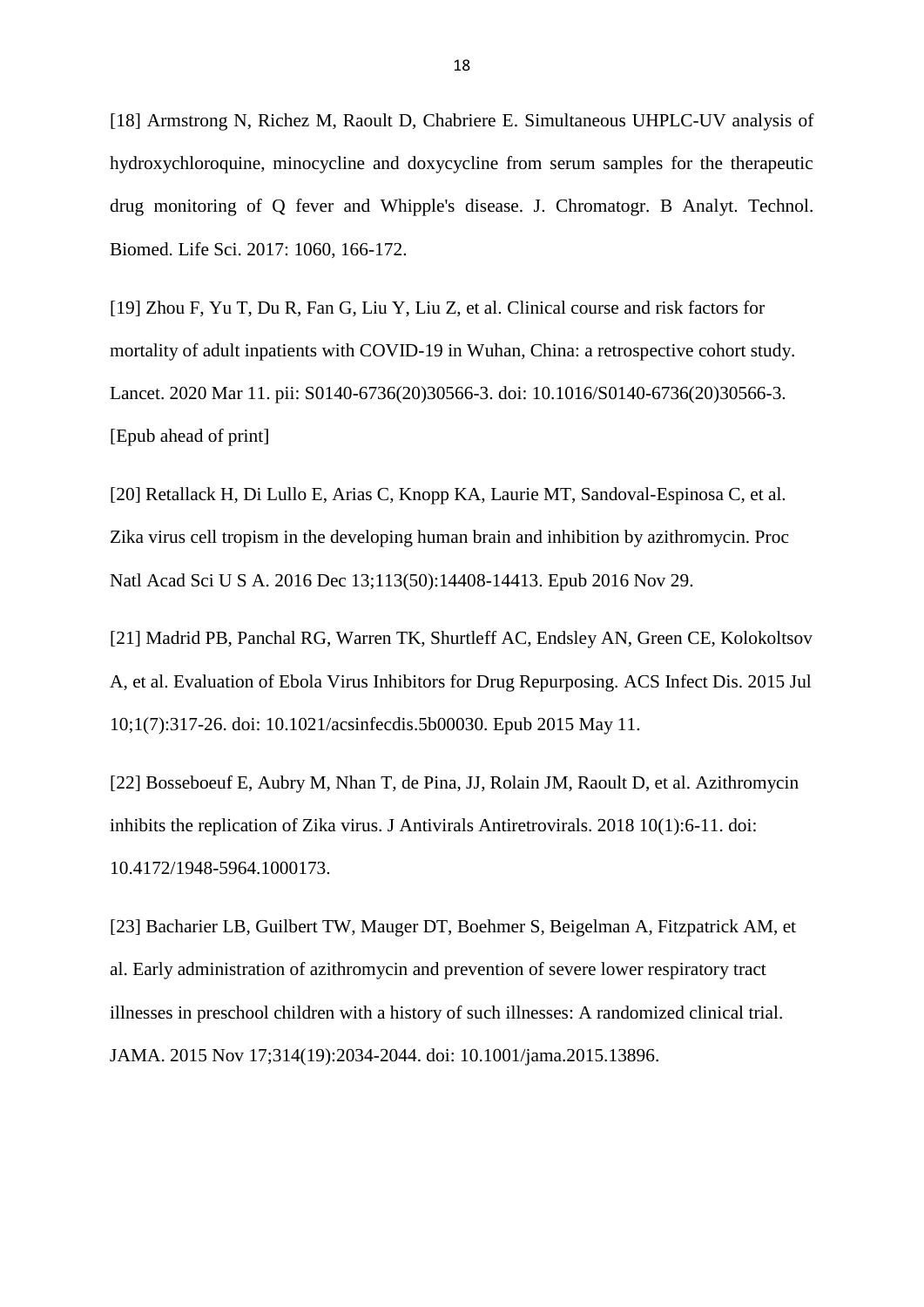Table 1 Characteristics of the study population.

|                                                    | Age (years)     |         |                 | Male gender        |      |              | Time between onset of<br>symptoms and inclusion (days) |             |         |               |         |         |
|----------------------------------------------------|-----------------|---------|-----------------|--------------------|------|--------------|--------------------------------------------------------|-------------|---------|---------------|---------|---------|
|                                                    | Mean $\pm$ SD   |         | $p-$<br>value   | $n$ (%)<br>p-value |      | Asymptomatic | <b>URTI</b>                                            | <b>LRTI</b> | p-value | $Mean \pm SD$ |         | p-value |
| Hydroxychloroquine<br>treated patients<br>$(N=20)$ | $51.2 \pm 18.7$ | $-1.95$ | 9(45.0)<br>0.06 |                    | 0.65 | 2(10.0)      | 12(60.0)                                               | 6(30.0)     | 0.30    | $4.1 \pm 2.6$ | $-0.15$ | 0.88    |
| Control patients<br>$(N=16)$                       | $37.3 \pm 24.0$ |         |                 | 6(37.5)            |      | 4(25.0)      | 10(62.5)                                               | 2(12.5)     |         | $3.9 \pm 2.8$ |         |         |
| All patients (36)                                  | $45.1 \pm 22.0$ |         |                 | 15<br>(41.7)       |      | 6(16.7)      | 22(61.1)                                               | 8(22.2)     |         | $4.0 \pm 2.6$ |         |         |

URTI: upper tract respiratory infection, LRTI: lower tract respiratory infection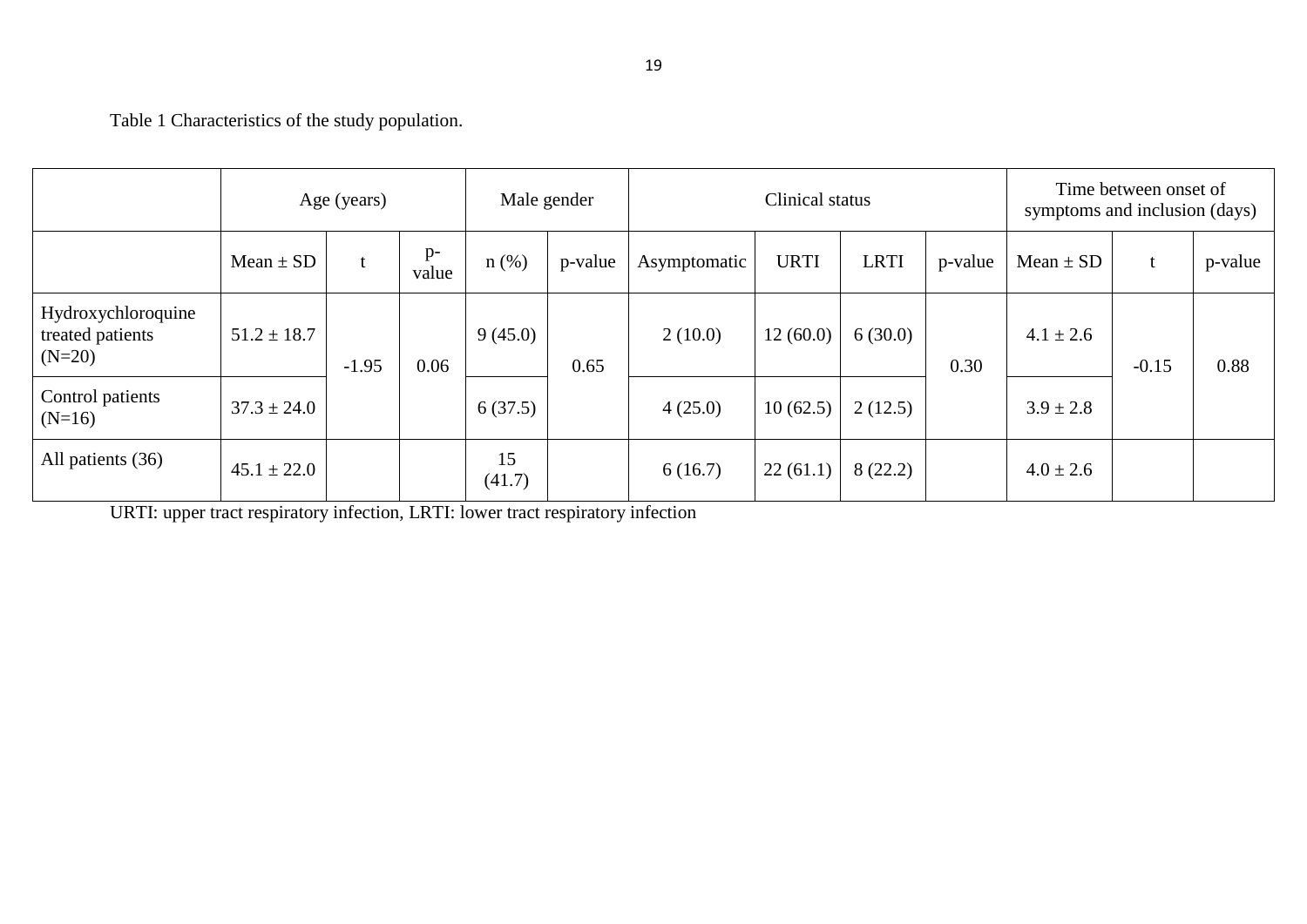Table 2. Proportion of patients with virological cure (negative nasopharyngeal PCR) by day, in COVID-19 patients treated with

hydroxychloroquine and in COVID-19 control patients.

|                    | Day3 post inclusion    |      |         |                | Day4 post inclusion<br>Day5 post inclusion |               |                |      |       | Day6 post inclusion |      |       |  |
|--------------------|------------------------|------|---------|----------------|--------------------------------------------|---------------|----------------|------|-------|---------------------|------|-------|--|
|                    | Number of              |      |         | Number of      |                                            |               | Number of      |      |       | Number of           |      |       |  |
|                    | negative               |      |         | negative       |                                            |               | negative       |      |       | negative            |      |       |  |
|                    | $\%$<br>patients/total |      | p-value | patients/total | $\%$                                       | $p-$<br>value | patients/total | $\%$ | $p-$  | patients/total      | $\%$ | $p-$  |  |
|                    | number of              |      |         | number of      |                                            |               | number of      |      | value | number of           |      | value |  |
|                    | patients               |      |         | patients       |                                            |               | patients       |      |       | patients            |      |       |  |
| Hydroxychloroquine |                        |      |         |                |                                            |               |                |      |       |                     |      |       |  |
| treated patients   | 10/20                  | 50.0 |         | 12/20          | 60.0                                       |               | 13/20          | 65.0 |       | 14/20               | 70.0 |       |  |
| $(N=20)$           |                        |      | 0.005   |                |                                            |               |                |      | 0.006 |                     |      | 0.001 |  |
| Control patients   | 1/16                   | 6.3  |         | 4/16           | 25.0                                       |               | 3/16           | 18.8 |       | 2/16                | 12.5 |       |  |
| $(N=16)$           |                        |      |         |                |                                            |               |                |      |       |                     |      |       |  |

<sup>a</sup>control patients from centers other than Marseille did not underwent daily sampling, but were sampled every other day in most cases, they were

considered positive for PCR when actually positive the day(s) before and the day(s) after the day(s) with missing data.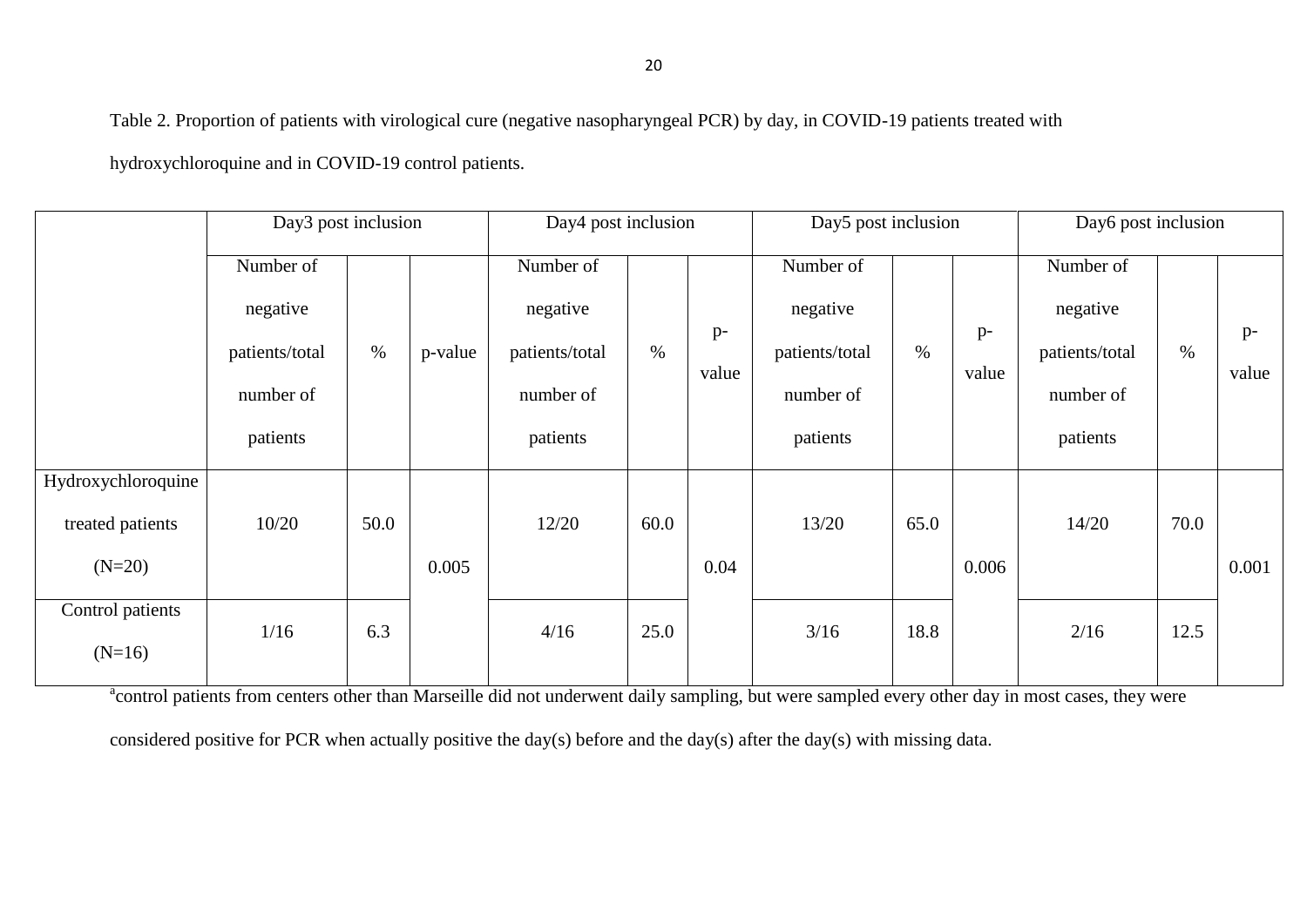Table 3. Proportion of patients with virological cure (negative nasopharyngeal PCR) by day, in COVID-19 patients treated with hydroxychloroquine only, in COVID-19 patients treated with hydroxychloroquine and azithomycin combination, and in COVID-19 control patients.

|                                      | Day3 post inclusion |       |         | Day4 post inclusion |      |               |                | Day5 post inclusion |               |                | Day6 post inclusion |               |  |  |
|--------------------------------------|---------------------|-------|---------|---------------------|------|---------------|----------------|---------------------|---------------|----------------|---------------------|---------------|--|--|
|                                      | Number of           |       |         | Number of           |      |               | Number of      |                     |               | Number of      |                     |               |  |  |
|                                      | negative            |       | p-value | negative            | $\%$ | $p-$<br>value | negative       | $\%$                |               | negative       | $\%$                |               |  |  |
|                                      | patients/total      | $\%$  |         | patients/total      |      |               | patients/total |                     | $p-$<br>value | patients/total |                     | $p-$<br>value |  |  |
|                                      | number of           |       |         | number of           |      |               | number of      |                     |               | number of      |                     |               |  |  |
|                                      | patients            |       |         | patients            |      |               | patients       |                     |               | patients       |                     |               |  |  |
| Control patients                     | 1/16                | 6.3   |         | 4/16                | 25.0 |               | 3/16           | 18.8                |               | 2/16           | 12.5                |               |  |  |
| Hydroxychloroquine<br>treatment only | 5/14                | 35.7  |         | 7/14                | 50.0 |               | 7/14           | 50.0                |               | 8/14           | 57.1                |               |  |  |
|                                      |                     | 0.002 |         |                     | 0.05 |               |                |                     | 0.002         |                |                     | < 0.001       |  |  |
| Hydroxychloroquine                   |                     |       |         |                     |      |               |                |                     |               |                |                     |               |  |  |
| and azithromycin                     | 5/6                 | 83.3  |         | 5/6                 | 83.3 |               | 6/6<br>100     |                     |               | 6/6            | 100                 |               |  |  |
| combined treatment                   |                     |       |         |                     |      |               |                |                     |               |                |                     |               |  |  |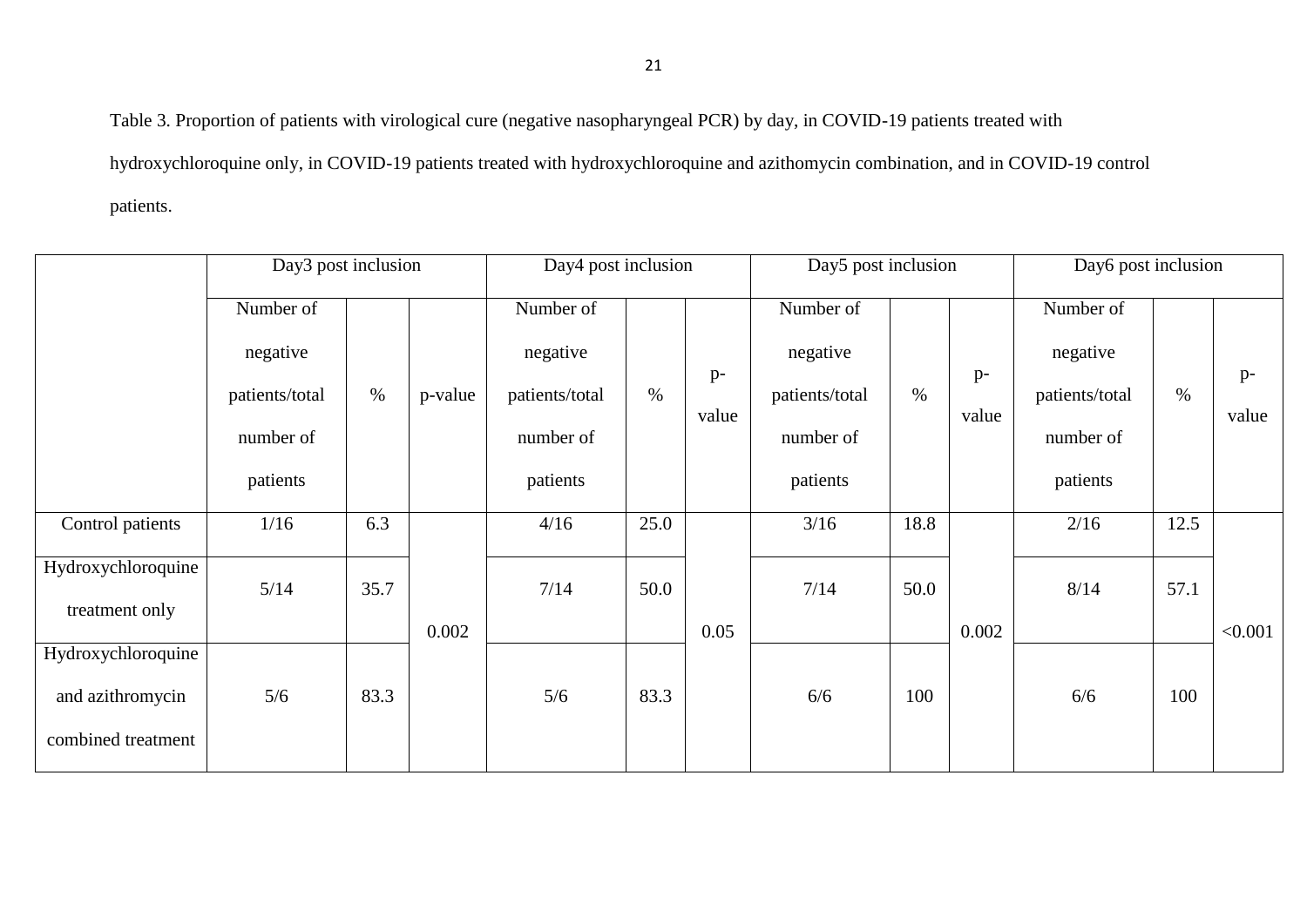Supplementary Table 1.

| Patient         | Age             | Sex          | Clinical status | Time between             | Hydroxychloroquine | Hydroxychloroquine serum | Azithrom        | $\overline{D0}$ | D <sub>1</sub>  | D2              | D <sub>3</sub>  | D <sub>4</sub>  | D5              | D <sub>6</sub>  |
|-----------------|-----------------|--------------|-----------------|--------------------------|--------------------|--------------------------|-----------------|-----------------|-----------------|-----------------|-----------------|-----------------|-----------------|-----------------|
|                 | (years)         |              |                 | onset of                 | treatment          | concentration µg/ml      | ycin            |                 |                 |                 |                 |                 |                 |                 |
|                 |                 |              |                 | symptoms and             |                    | (day of dosage)          | treatment       |                 |                 |                 |                 |                 |                 |                 |
|                 |                 |              |                 | inclusion                |                    |                          |                 |                 |                 |                 |                 |                 |                 |                 |
|                 |                 |              |                 | (days)                   |                    |                          |                 |                 |                 |                 |                 |                 |                 |                 |
|                 | 10              | M            | Asymptomatic    | $\overline{\phantom{a}}$ | N <sub>o</sub>     | $\overline{\phantom{a}}$ | N <sub>o</sub>  | 31              | <b>NEG</b>      | <b>NEG</b>      | <b>NEG</b>      | <b>NEG</b>      | <b>NEG</b>      | <b>NEG</b>      |
| 2               | 12              | F            | Asymptomatic    | $\overline{\phantom{a}}$ | N <sub>o</sub>     | $\sim$                   | N <sub>o</sub>  | 26              | <b>ND</b>       | 33              | 34              | <b>NEG</b>      | 34              | <b>NEG</b>      |
| 3               | 14              | F            | Asymptomatic    | $\sim$                   | No                 | $\sim$                   | N <sub>o</sub>  | 26              | 31              | 23              | 22              | 27              | <b>NEG</b>      | 26              |
| $\overline{4}$  | 10              | M            | Asymptomatic    | $\overline{\phantom{a}}$ | No                 | $\sim$                   | N <sub>o</sub>  | 24              | <b>NEG</b>      | 33              | 33              | <b>NEG</b>      | <b>NEG</b>      | 32              |
| 5               | 20              | M            | <b>URTI</b>     | $\overline{4}$           | No                 | $\sim$                   | N <sub>o</sub>  | 24              | 24              | 24              | 27              | <b>NEG</b>      | 31              | 29              |
| 6               | 65              | F            | <b>URTI</b>     | 2                        | $\overline{No}$    | $\sim$                   | N <sub>o</sub>  | POS             | $\overline{ND}$ | POS             | $\overline{ND}$ | POS             | $\overline{ND}$ | POS             |
| $\tau$          | 46              | M            | <b>URTI</b>     | Unknown                  | No                 | $\sim$                   | N <sub>o</sub>  | 28              | <b>ND</b>       | <b>ND</b>       | <b>ND</b>       | 26              | $\overline{ND}$ | 30              |
| 8               | 69              | M            | <b>LRTI</b>     | $\mathfrak{2}$           | No                 | $\sim$                   | N <sub>o</sub>  | POS             | <b>ND</b>       | <b>POS</b>      | <b>ND</b>       | POS             | POS             | <b>POS</b>      |
| 9               | 62              | $\mathbf F$  | <b>LRTI</b>     | 10                       | N <sub>o</sub>     | $\sim$                   | No              | POS             | <b>ND</b>       | POS             | ND              | <b>POS</b>      | <b>ND</b>       | POS             |
| 10              | 66              | F            | <b>URTI</b>     | $\overline{0}$           | $\overline{No}$    | $\sim$                   | N <sub>o</sub>  | POS             | $\overline{ND}$ | POS             | $\overline{ND}$ | $\overline{ND}$ | $\overline{ND}$ | POS             |
| 11              | $\overline{75}$ | F            | <b>URTI</b>     | 3                        | $\overline{No}$    | $\sim$                   | N <sub>o</sub>  | POS             | <b>ND</b>       | POS             | $\overline{ND}$ | POS             | <b>ND</b>       | ND              |
| 12              | 23              | F            | <b>URTI</b>     | 5                        | No                 | $\sim$                   | N <sub>o</sub>  | ND              | <b>ND</b>       | POS             | <b>ND</b>       | POS             | <b>ND</b>       | <b>ND</b>       |
| 13              | 45              | F            | <b>URTI</b>     | Unknown                  | No                 | $\sim$                   | N <sub>o</sub>  | POS             | <b>ND</b>       | POS             | ND              | POS             | <b>ND</b>       | POS             |
| 14              | 16              | M            | <b>URTI</b>     | $\overline{2}$           | $\overline{No}$    | $\sim$                   | N <sub>o</sub>  | POS             | <b>ND</b>       | POS             | $\overline{ND}$ | $\overline{ND}$ | POS             | ND              |
| 15              | 42              | F            | <b>URTI</b>     | 5                        | No                 | $\overline{\phantom{a}}$ | N <sub>o</sub>  | ND              | <b>ND</b>       | <b>ND</b>       | POS             | ND              | POS             | <b>ND</b>       |
| 16              | 23              | F            | <b>URTI</b>     | 6                        | No                 | $\sim$                   | No              | POS             | ND              | <b>ND</b>       | ND              | ND              | POS             | $\rm ND$        |
|                 |                 |              |                 |                          |                    |                          |                 |                 |                 |                 |                 |                 |                 |                 |
| 17              | 44              | F            | <b>URTI</b>     | 6                        | Yes                | 0.519(D6)                | No              | 30              | <b>ND</b>       | 29              | 26              | 32              | 26              | 31              |
| 18              | 54              | M            | Asymptomatic    | $\overline{\phantom{a}}$ | Yes                | $0.462$ (D6)             | N <sub>o</sub>  | 29              | <b>NEG</b>      | <b>NEG</b>      | <b>NEG</b>      | <b>NEG</b>      | <b>NEG</b>      | <b>NEG</b>      |
| 19              | 25              | M            | <b>URTI</b>     | 3                        | Yes                | $0.419$ (D6)             | No              | 23              | 25              | 28              | 25              | <b>NEG</b>      | <b>NEG</b>      | <b>NEG</b>      |
| 20              | 59              | F            | Asymptomatic    | $\overline{\phantom{a}}$ | Yes                | $0.288$ (D4)             | N <sub>o</sub>  | 30              | <b>NEG</b>      | <b>NEG</b>      | <b>NEG</b>      | <b>NEG</b>      | <b>NEG</b>      | <b>NEG</b>      |
| 21              | 49              | F            | <b>URTI</b>     | $\overline{1}$           | Yes                | 0.621(D6)                | No              | $\overline{34}$ | 27              | 19              | 16              | 34              | 24              | 22              |
| 22              | 24              | F            | <b>URTI</b>     | 10                       | Yes                | 0.723(D6)                | N <sub>o</sub>  | 28              | <b>NEG</b>      | $\overline{32}$ | $\overline{34}$ | <b>NEG</b>      | <b>NEG</b>      | NEG             |
| 23              | 81              | F            | <b>LRTI</b>     | 2                        | Yes                | $0.591$ (D6)             | No              | 22              | 21              | $\overline{30}$ | <b>NEG</b>      | 32              | 28              | <b>NEG</b>      |
| 24              | 85              | $\mathbf F$  | LRTI            | -1                       | Yes                | $0.619$ (D6)             | No              | 17              | 21              | 23              | 21              | 26              | 24              | 24              |
| $\overline{25}$ | 40              | M            | <b>URTI</b>     | $\overline{3}$           | Yes                | $0.418$ (D6)             | $\overline{No}$ | 22              | $\overline{ND}$ | 28              | 21              | $\overline{15}$ | 20              | 17              |
| 26              | 53              | M            | URTI            | 5                        | Yes                | 0.515(D6)                | N <sub>o</sub>  | $\overline{27}$ | 28              | $\overline{32}$ | 31              | <b>NEG</b>      | <b>NEG</b>      | NEG             |
| $27\,$          | 63              | F            | <b>URTI</b>     | 8                        | Yes                | 0.319(D4)                | N <sub>o</sub>  | 34              | <b>NEG</b>      | 30              | <b>NEG</b>      | <b>NEG</b>      | <b>NEG</b>      | <b>NEG</b>      |
| 28              | 42              | F            | <b>URTI</b>     | $\mathbf{1}$             | Yes                | $0.453$ (D6)             | N <sub>o</sub>  | 19              | 16              | 17              | 17              | 19              | 20              | 31              |
| 29              | 87              | F            | <b>URTI</b>     | 5                        | Yes                | 0.557(D6)                | No              | 25              | 30              | NEG             | NEG             | <b>NEG</b>      | $\overline{ND}$ | $\overline{ND}$ |
| 30              | $\overline{33}$ | M            | <b>URTI</b>     | 2                        | Yes                | $0.194$ (D2)             | N <sub>o</sub>  | 15              | 23              | 26              | 26              | $\rm{NF}$       | $\overline{32}$ | $\overline{32}$ |
|                 |                 |              |                 |                          |                    |                          |                 |                 |                 |                 |                 |                 |                 |                 |
| 31              | 53              | $\mathbf{F}$ | LTRI            | $7\phantom{.0}$          | Yes                | $1.076$ (D6)             | Yes             | 28              | 31              | 34              | <b>NEG</b>      | 34              | <b>NEG</b>      | <b>NEG</b>      |
| 32              | 48              | M            | <b>URTI</b>     | 2                        | Yes                | $\overline{0.57(D6)}$    | Yes             | 23              | 29              | 29              | <b>NEG</b>      | <b>NEG</b>      | <b>NEG</b>      | <b>NEG</b>      |
| $\overline{33}$ | 50              | F            | <b>LRTI</b>     | 5                        | Yes                | 0.827(D6)                | Yes             | $\overline{30}$ | 27              | <b>NEG</b>      | <b>NEG</b>      | <b>NEG</b>      | <b>NEG</b>      | <b>NEG</b>      |
| 34              | 20              | M            | <b>URTI</b>     | 2                        | Yes                | 0.381(D6)                | Yes             | 27              | 31              | 29              | <b>NEG</b>      | <b>NEG</b>      | <b>NEG</b>      | <b>NEG</b>      |
| $\overline{35}$ | 54              | M            | <b>LRTI</b>     | 6                        | Yes                | $0.366$ (D4)             | Yes             | 24              | ND              | <b>ND</b>       | 29              | <b>NEG</b>      | <b>NEG</b>      | <b>NEG</b>      |
| $\overline{36}$ | 60              | M            | LRTI            | $\overline{4}$           | Yes                | $0.319$ (D4)             | Yes             | 29              | 31              | 31              | NEG             | <b>NEG</b>      | <b>NEG</b>      | <b>NEG</b>      |

URTI: upper tract respiratory infection, LRTI: lower tract respiratory infection, POS: positive PCR, NEG: negative PCR (CT value >35), ND: PCR not done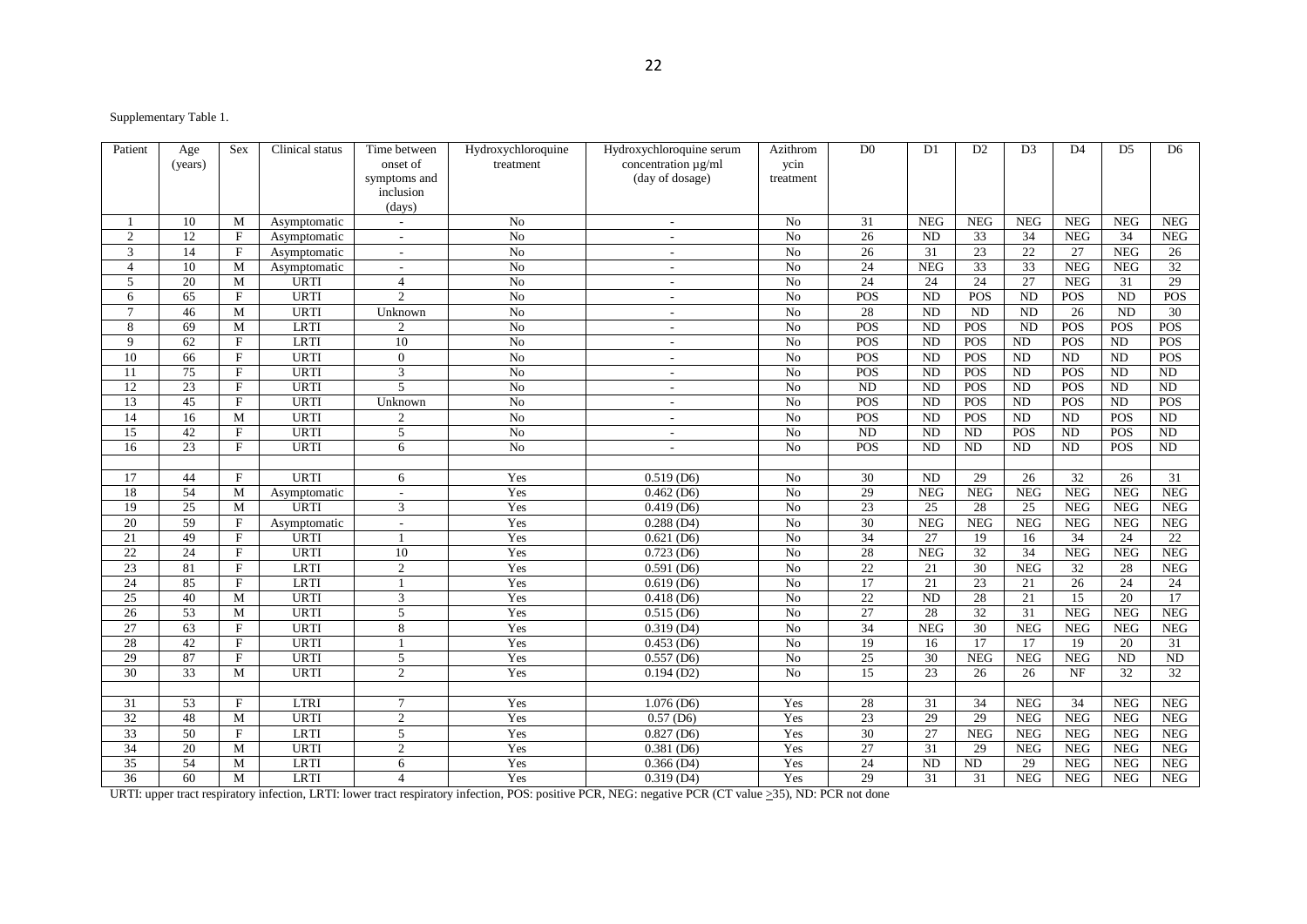Figure 1. Percentage of patients with PCR-positive nasopharyngeal samples from inclusion to day6 post-inclusion in COVID-19 patients treated with hydroxychloroquine and in COVID-19 control patients.